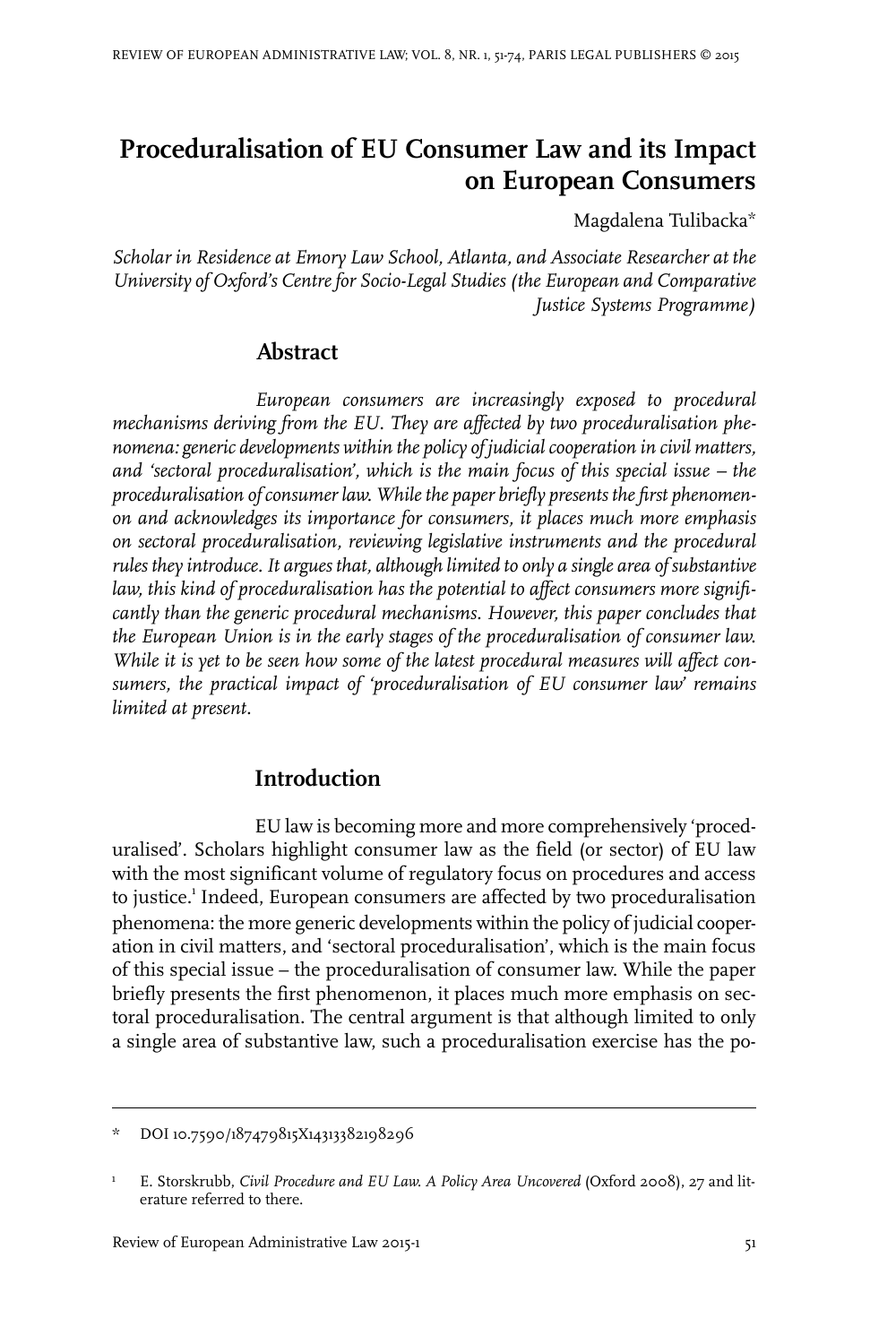tential to affect consumers more significantly than the generic procedural mechanisms.

The analysis starts by tracing the genesis of proceduralisation of consumer law through the evolution of the EU involvement in procedural rules. It assesses very briefly how the notions of individual legal protection and the *effet utile* of EU law were applied by the Court of Justice of the European Union (formerly the European Court of Justice).<sup>2</sup> The Court's jurisprudence inspired policy changes and later also legislative inroads into national procedural autonomy, referred to as 'judicial cooperation in civil matters'. It is clear that, while not solely applicable to consumers, the legislative instruments adopted within the scope of judicial cooperation in civil matters are relevant for them. This paper acknowledges their importance, but its main focus is outside the scope of the generic proceduralisation.

It appears that the types of mechanisms fostered by the policy of judicial cooperation in civil matters are ultimately not very useful for typical consumer cases. A typical consumer case is of small value, relatively uncomplicated and requires rather urgent attention. Judicial cooperation in civil matters focuses on court-based procedures and remedies which tend to be expensive, complex and long. Consumer cases are often better dealt with out of court. The specificity of consumer cases can be addressed much more effectively by the procedural measures adopted within the boundaries of consumer policy.

The increasing emphasis on access to justice and on effective protection in various EU policies, including consumer policy,<sup>3</sup> initiated the phenomenon of 'sectoral proceduralisation' where substantive areas of EU policy are implemented through procedural measures adopted within the remit of those policies.<sup>4</sup> It found its way to substantive consumer law directives in the form of enforcement provisions or chapters requiring Member States to put in place or make available certain enforcement mechanisms for consumer rights. Further, some legislative measures in the area of consumer protection focused solely on enforcement and procedures. The author draws common trends and elements in the procedural clauses contained within the substantive law legislation, setting

Referred to here as the Court of Justice. <sup>2</sup>

As an important consumer right mentioned in Commission's action plans and programmes, and other policy instruments, as well as a more general right of EU citizens enshrined in the 3 Charter of Fundamental Rights: Article 47 provides that 'Everyone whose rights and freedoms guaranteed by the law of the Union are violated has the right to an effective remedy before a tribunal'.

For some other examples of such sectoral proceduralisation see M. Tulibacka, 'Europeanization of Civil Procedures: in Search of a Coherent Approach' [2009] *CML Review* 1527-1565. 4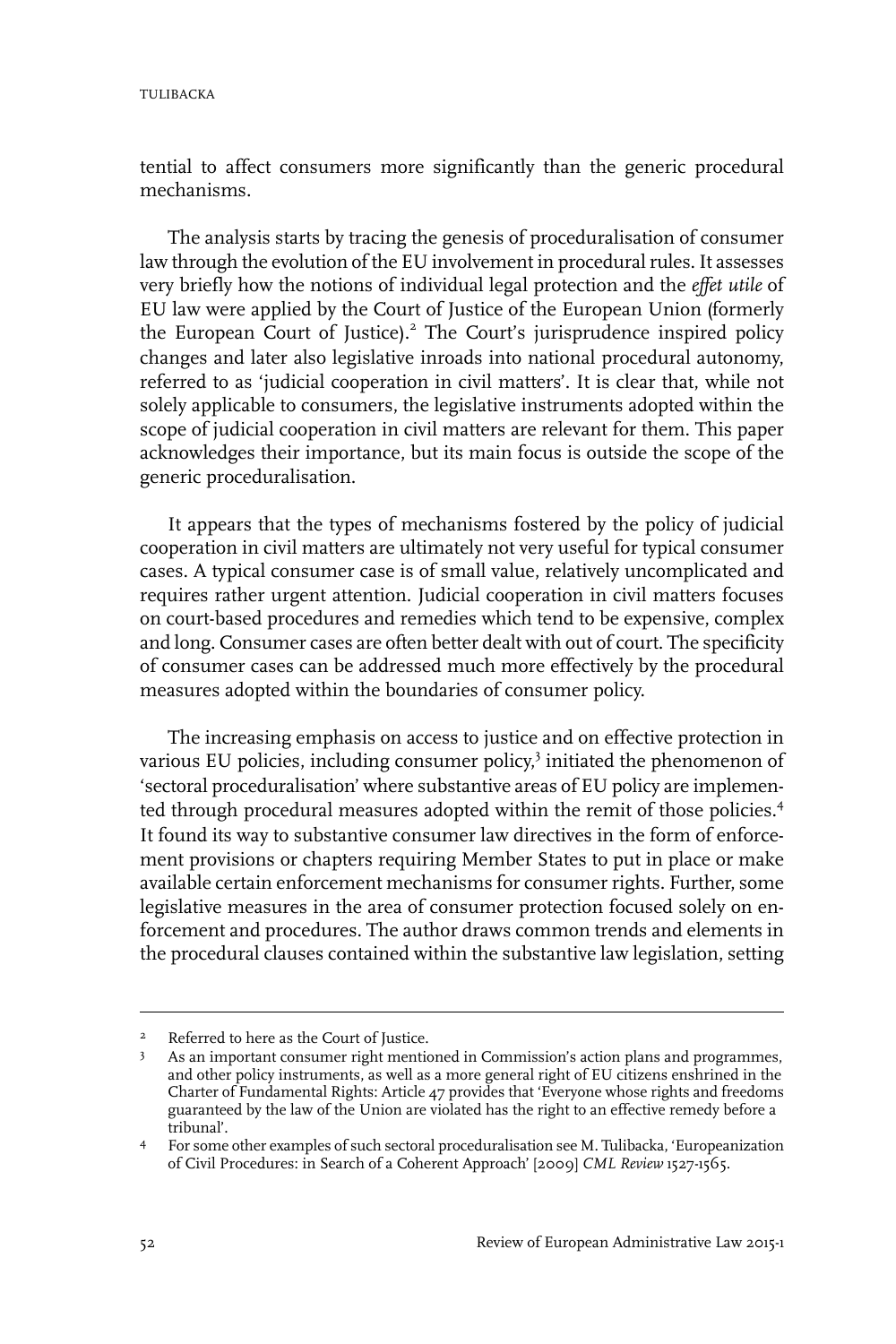out the catalogue of remedial and procedural rules available to consumers.<sup>5</sup> Further, the distinct procedural measures (the Injunctions Directive, the Consumer Protection Cooperation (CPC) Regulation, the Alternative Dispute Resolution (ADR) Directive, and the Online Dispute Resolution (ODR) Regulation)<sup>6</sup> are examined in some detail as they establish a more generic, umbrella coverage for enforcement of consumer rights. Having analysed these developments, the paper offers insights into their practical effect on European consumers while at the same time indicating the relative prematurity of such assessments. It concludes that the European Union is in the early stages of proceduralisation of consumer law. While it is yet to be seen how some of the latest procedural measures will affect consumers, the practical impact of 'proceduralisation of EU consumer law' remains limited at present.

# **1 Judicial, Policy and Legislative Proceduralisation of EU Law – Generic Developments**

1.1 The Court of Justice and its Contribution to Proceduralisation

Effective enforcement and uniform application of EU law guarantee the very functioning of the European Union. They stem from the Treaty obligation for Member States to take the steps necessary to fulfil their obligations.<sup>7</sup> Substantive EU laws established the framework of newly harmonised rights for EU citizens (also in their role as consumers). However, the remedies used in the enforcement of these rights as well as procedures employed in the realisation of these remedies were, at least initially, left to Member States. Very early on, the Court of Justice started emphasising the importance of private enforcement, on the basis of the principles of supremacy of EU law and its direct effect. Using these principles, the Court guarded the concept of individual legal protection.<sup>8</sup> Its jurisprudence in this matter set off the process of harmon-

For an elaboration on the distinction between rights, remedies and procedures see: W. Van Gerven, 'Of rights, remedies and procedures' [2000] *CML Review* 501- 536. See also H. Micklitz, 5 'The ECJ between the Individual Citizen and the Member States: A Plea for a Judge-Made European Law on Remedies' (December1, 2011), *EUI Working Papers* LAW 2011/15.It is important to point out here that the notion 'remedy' is used by the author of this paper to indicate steps which can be taken in order to realize rights (for instance being able to withdraw from the contract).

<sup>&</sup>lt;sup>6</sup> References below.

Article 4(3) Treaty on European Union (TEU) – former Article 10 EC Treaty. 7

<sup>&</sup>lt;sup>8</sup> N. Reich, 'Legal Protection of Individual and Collective Consumer Interests', in: N. Reich, H. Micklitz, P. Rott & K. Tonner, *European Consumer Law*, 2nd Edition (Intersentia 2014), 343. The individual legal protection is now a right incorporated into the Charter of Fundamental Rights of the European Union (Article 47).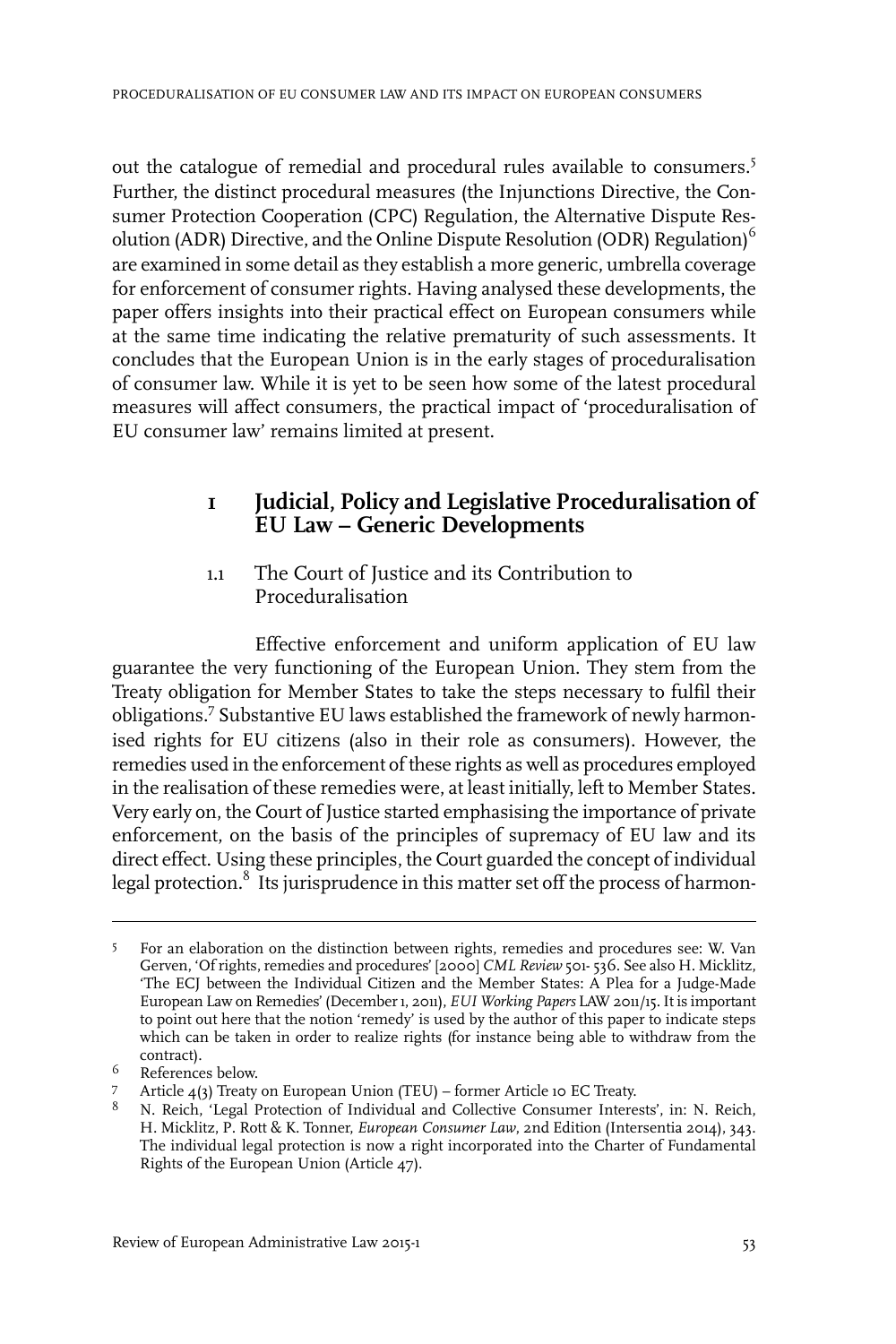isation of national procedures.<sup>9</sup> Decisions in *REWE*, <sup>10</sup> *Comet*, <sup>11</sup> *Palmisani*, <sup>12</sup> and *Factortame*<sup>13</sup> established the requirements of equivalence and effectiveness for national remedies and national procedural measures when enforcing EU laws.<sup>14</sup> The judgments in *Courage*<sup>15</sup> and Manfredi<sup>16</sup> confirmed the individual's power to enforce EU law before their national courts against other individuals (even supplanting enforcement by competition authorities).

While focusing on the very presence of effective remedies available to individuals, the Court of Justice inevitably came across national procedural rules which could potentially threaten the availability of these remedies, also in consumer cases.<sup>17</sup> The Court reviewed the time limits for civil claims,<sup>18</sup> the rules on standing and on access to justice,<sup>19</sup> the principles of party autonomy and freedom of disposition, and the power of national courts to invoke EU law of their own motion.<sup>20</sup>

What the Court's line of jurisprudence showed is that, while a careful balancing exercise between national laws, cultures and sentiments and the need for EU-wide harmonisation is required, there is a significant scope for EU-level

<sup>13</sup> C-213/99 Factortame I [1990] ECR I-2433.

B. Hess, 'Procedural Harmonisation in the European Context', in: X.E. Kramer & C.H. van Rhee (Eds), *Civil Litigation in a Globalising World* (TMC Asser Press, Springer 2012), 159-173, at 164. 9

C-33/75 *ReweZentralfinanzeGetRewe-Zentral AG v. Landwirtschaftskammer fur das Saarland* [1976] 10  $ECR$  1989.

<sup>&</sup>lt;sup>11</sup> C-45/76 *Comet BV v. Produktschap voor Siergewassen* [1976] ECR 2043.

<sup>&</sup>lt;sup>12</sup> C-261/95 *Palmisani v. INPS* [1997] ECR I-4025.

 $^{14}$  Equivalence – requirement that remedies for enforcement of EU-derived rights should be equivalent to those resulting from national laws. Effectiveness – the use of national procedural rules cannot render the recourse to EU-derived rights practically impossible or excessively difficult. See Prechal & Shelkoplyas, 'National procedures, public policy and EC law. From Van Schijndel to Eco Swiss and Beyond' [2004/5] *ERPL* 589-611, at 591.

C-453/99 *Courage Ltd. v. Bernard Crehan* [2001] ECR I-6297. 15

Joined Cases C-295/04 and C-298/04 *Vincenzo Manfredi v. Lloyd Adriatico Assicurazioni SpA* 16  $[2006]$  ECR I-6619.

<sup>&</sup>lt;sup>17</sup> Here I am not referring to rules of substantive law such as causation (see the ECJ decision in C-140/95 *Rechberger v. Austria* [1999] ECR I-3499), but rather to purely procedural issues. See C-317/08, C-318/08, C-319/08 and C-320/08 *Rosalba Alassini v. Telecom Italia SpA*, *Filomena Califano v. Wind SpA*, *Lucia Anna Giorgia Iacono v. Telecom Italia SpA*, *Multiservice Srl v. Telecom Italia SpA* [2010] ECR I-02213.

<sup>&</sup>lt;sup>18</sup> Manfredi, para. 78.

C-222/84 *Johnston v. Chief Constable of the Royal Ulster Constabulary* [1986] ECR 1651. <sup>19</sup>

C-312/93 *Peterbroeck, Van Campenhout&Cie SCS v. Belgian State* [1995] ECR I-499. See 20 S. Whittaker 'Who Determines What Civil Courts Decide? Private Rights, Public Policy and EU Law' [2012] *Oxford University Legal Research Paper Series* No 46, 7-23, for the position in English, French and German law. See C-243/08 *Pannon GSM Zrt v. Ercsebet Sustikne Gyrfi* [2009] ECR I-4713, and an earlierjudgment in joined Cases C- 240/98 and 244/98 *OceanoGrupo Editorial SA v. Murciano Quintero* [2000] ECR I-04941 (Unfair Contract Terms Directive).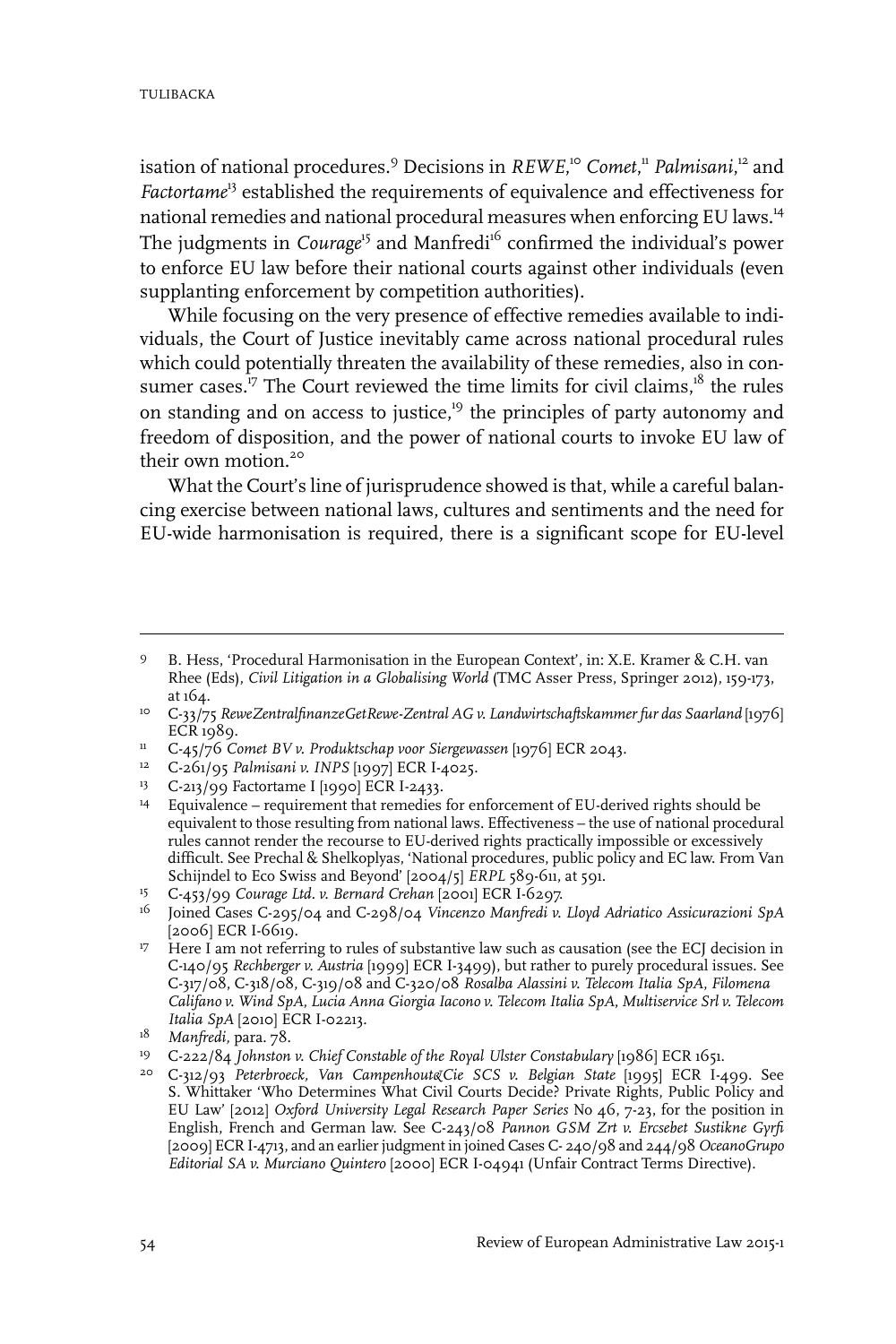coordination and monitoring of civil procedures.<sup>21</sup> This is where the EU's policies and legislative activities in the area of civil justice come in.

> 1.2 The Policy and Legislative Inroads into National Procedural Autonomy – 'Judicial Cooperation in Civil Matters'

#### *A. Overview of the Policy and its Legislative Output*

The new objective of establishing 'the Area of Freedom, Security and Justice' was formalised in the Treaty of Amsterdam (1997). Within the policy of 'judicial cooperation in civil matters' (coordinated by the Commission's Directorate General 'Freedom, Security and Justice')<sup>22</sup> the EU is aiming to create a 'genuine area of justice, where people can approach courts and authorities in any Member State as easily as their own'.<sup>23</sup> The key objectives are enhancing access to justice, coordinating national procedural rules, and mutual recognition of judicial decisions. The policy is grounded in the principle of mutual recognition, and the need for a 'European judicial area respecting the legal traditions and systems of the Member States'.<sup>24</sup>

So far, legislative initiatives focus on cross-border proceedings only. The EU's legislative competence in the area of judicial cooperation in civil matters is limited to matters 'having cross-border implications'.<sup>25</sup> Article 81 TFEU allows measures to be adopted 'particularly when necessary for the proper functioning of the internal market'.<sup>26</sup> Legislation is aimed at, among other issues, effective access to justice, the elimination of obstacles to the proper functioning of civil proceedings, if necessary by promoting the compatibility of the rules on civil procedure applicable in the Member States, and the development of alternative methods of dispute settlement.

<sup>&</sup>lt;sup>21</sup> For a more detailed analysis of the ECJ's impact on remedies and procedures across the EU: see M. Tulibacka, *supra* at 7, p. 1535-1540, and H. Micklitz, 'The ECJ between the Individual Citizen and the Member States'.

 $22$  Referred to here as DG Justice. In Autumn 2014 DG Justice was replaced by DG 'Justice, Consumer and Gender equality', comprised of the current DG Justice, Directorate B from DG SANCO concerning consumer affairs, and the Unit for Corporate Governance and Social Responsibility from DG Internal Market.

<sup>&</sup>lt;sup>23</sup> Tampere Presidency Conclusions (1999): www.consilium.europa.eu/ueDocs/cms\_Data/docs/ pressData/en/ec/00200-r1.en9.htm.

<sup>&</sup>lt;sup>24</sup> Assessment of the Tampere Programme, 2004, COM (2004) 401 final. For some recent developments see: http://europa.eu/rapid/press-release\_IP-14-984\_en.htm. See also 'The EU Justice Agenda for 2020. A New EU Framework to Strengthen the Rule of Law. Strengthening Trust, Growth and Mobility within the European Union', the European Commission, 11 March 2014, COM (2014) 144 final.

<sup>&</sup>lt;sup>25</sup> Article 81 of the Treaty on the Functioning of the European Union – former Article 65 EC Treaty.

<sup>&</sup>lt;sup>26</sup> Tulibacka, *supra* at 7, 1562.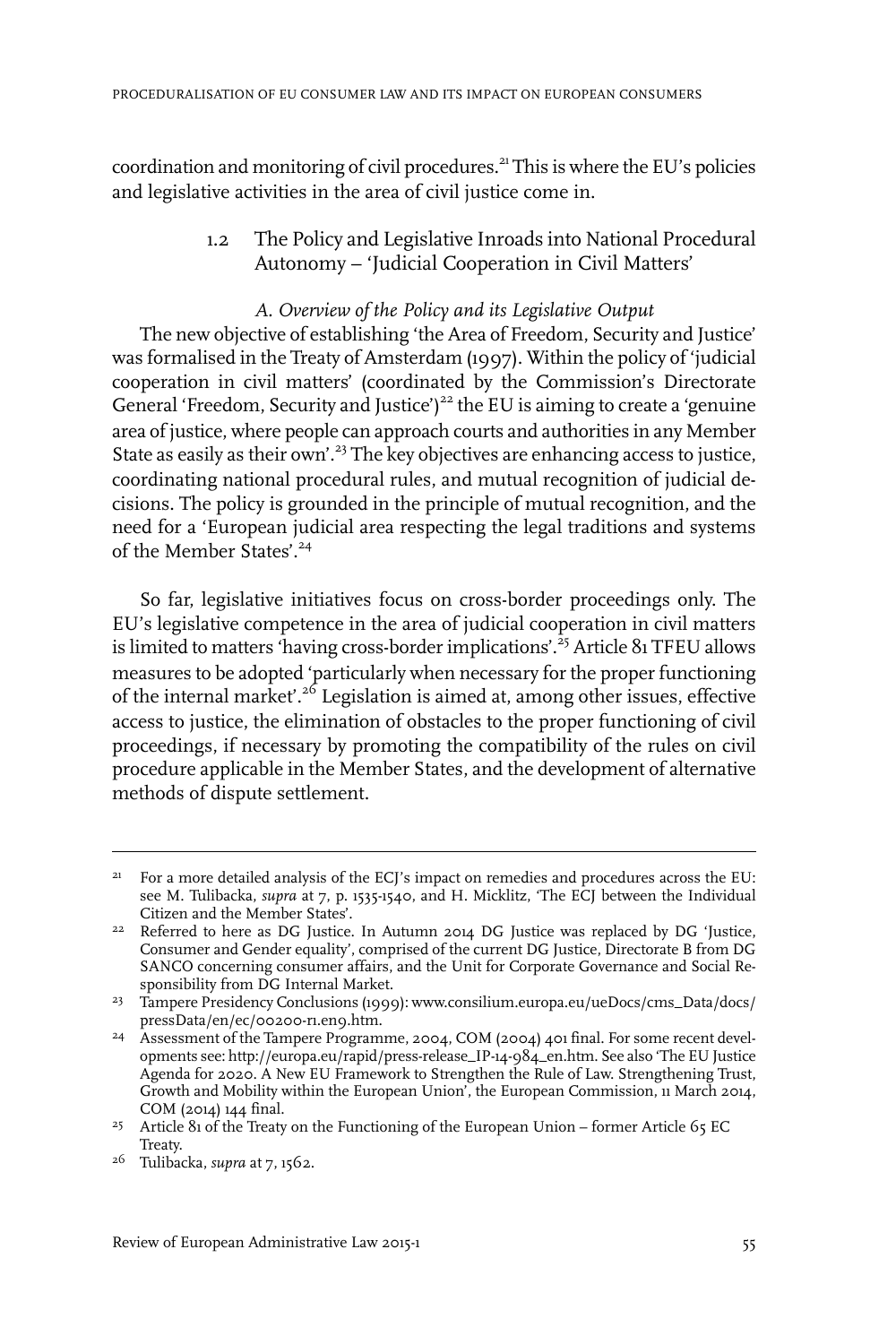TULIBACKA

Initially, the main points of focus were issues of private international law: rules aimed at coordinating national laws and civil proceedings.<sup>27</sup> The EU established binding legislation concerning the choice of law in cross-border disputes, $28$  and jurisdiction, recognition, and enforcement of judgments.<sup>29</sup> Further, it also covered international taking of evidence<sup>30</sup> and service of documents.<sup>31</sup> These measures are important for cross-border disputes between consumers and traders, and some even contain special rules for such disputes.<sup>32</sup> The Regulations on the European Enforcement Order for Uncontested Claims<sup>33</sup> and on the European Order for Payment Procedure<sup>34</sup> establish minimum requirements for national judicial proceedings and enable free movement of judgments, outof-court settlements and authentic documents, as well as European orders for payment, across the EU. The recent Regulation on the European Account Preservation Order facilitates cross-border debt recovery.<sup>35</sup>

<sup>&</sup>lt;sup>27</sup> X.E. Kramer, 'Harmonisation of Civil Procedure and the Interaction with Private International Law', in: X.E. Kramer & C.H. van Rhee (Eds), *Civil Litigation in a Globalising World* (TMC Asser Press, Springer 2012), 121-139, at 123.

<sup>&</sup>lt;sup>28</sup> Regulation (EC) No 593/2008 of the European Parliament and of the Council of 17 June 2008 on the law applicable to contractual obligations (Rome I) [2008] *OJ* L-177/6. Regulation (EC) No 864/2007 of the European Parliament and of the Council of 11 July 2007 [2007] *OJ* L 199/40 on the law applicable to non-contractual obligations (Rome II).

<sup>&</sup>lt;sup>29</sup> Council Regulation  $44/2$  oo in jurisdiction and the recognition and enforcement of judgments in civil and commercial matters (Brussels I) [2001] *OJ* L-12/1. The Recast of Brussels I was adopted in 2012 and came into force on 10 January 2015. As a result of the Recast, consumers are able to enforce a court judgment in any Member State of the EU without the costly *exequatur* procedure. Further, they may bring a case to the court in the state in which they reside even if the seller or supplier is based outside the EU. (Regulation (EU) No 1215/2012 of the European Parliament and of the Council of 12 December 2012 on jurisdiction and the recognition and enforcement of judgments in civil and commercial matters (Recast) [2012] *OJ* L-351/1).

Council Regulation (EC) No 1206/2001 of 28 May 2001 on cooperation between the courts of 30 the Member States in the taking of evidence in civil and commercial matters [2001] *OJ* L-174/1.

Regulation (EC) 1393/2007 of the European Parliament and of the Council on the service in the Member States of judicial and extrajudicial documents in civil or commercial matters 31 (service of documents), and repealing Council Regulation (EC) No 1348/2000 of 29 May 2000 on the service in the Member States of judicial and extrajudicial documents in civil and commercial cases [2007] *OJ* L-324/79.

 $32$  It should be noted that the EU adopted a much wider catalogue of measures: including in the areas of family or insolvency law. For an excellent analysis of the 'consumer-relevant' private international law measures adopted by the EU see N. Reich, 'Cross-Border Consumer Protection', in: H.W. Micklitz, P. Rott & K. Tonner (Eds), *European Consumer Law* (Ius Communitatis V), 2nd Edition (Intersentia 2014), 285-337.

Regulation (EU) 805/2004 creating a European Enforcement Order for Uncontested Claims [2004] *OJ* L-143/15. 33

Regulation (EU) 1896/2006 creating a European Order for Payment Procedure [2006] *OJ* L-34 399/1.

Regulation (EU) No 655/2014 of the European Parliament and of the Council of 15 May 2014 establishing a European Account Preservation Order procedure to facilitate cross-border debt recovery in civil and commercial matters [2014] *OJ* L-189/59. 35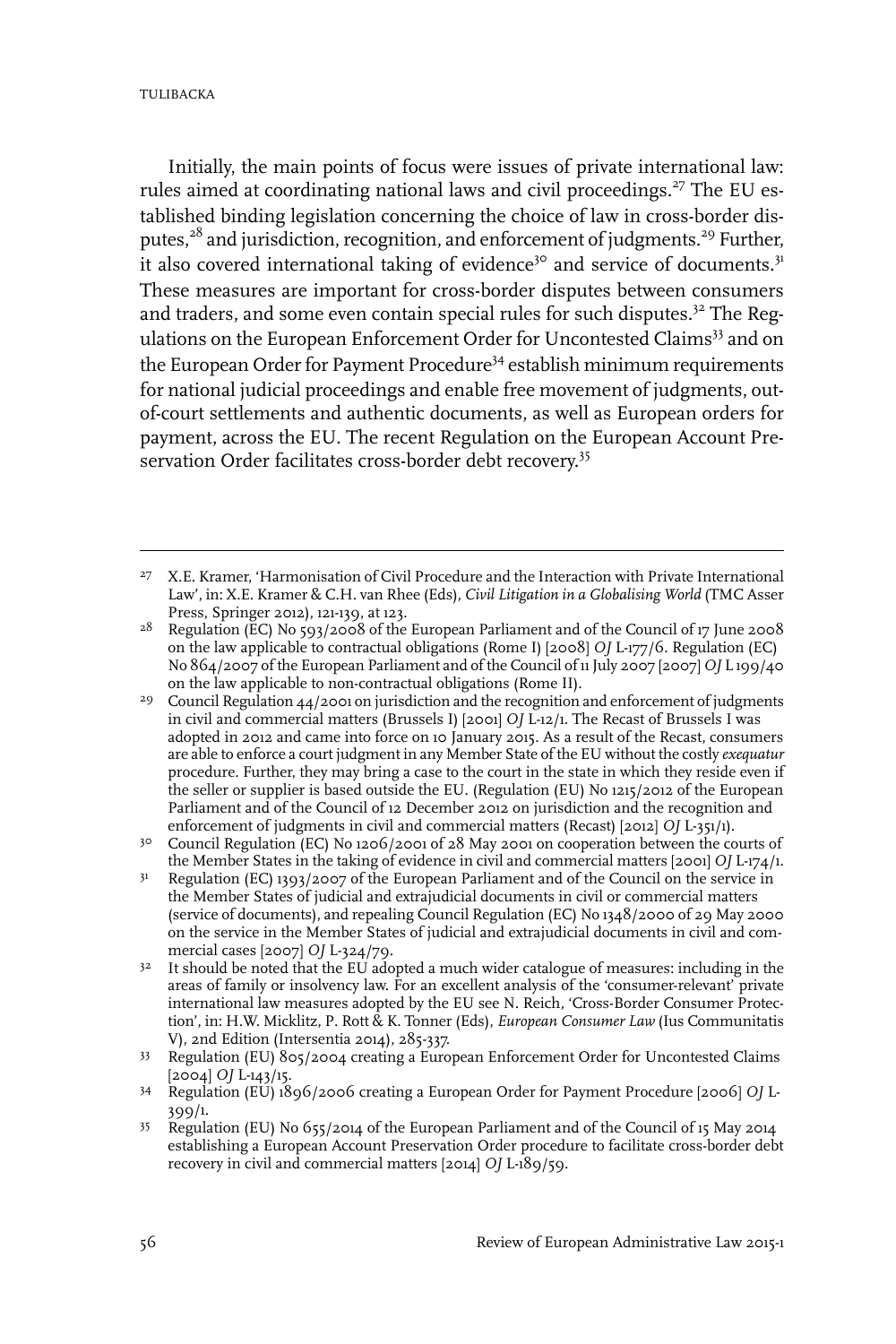The European Small Claims Regulation<sup>36</sup> introduced the European Small Claims Procedure for cross-border cases that meet specified criteria: they have to be civil or commercial cases with a value below 2,000 EUR excluding interest, expenses and disbursements at the time the claim is received by the competent court.<sup>37</sup> The Regulation also eliminates the *exequatur* procedure: judicial decisions concluding the European Small Claims Procedure are to be recognised and enforced in other Member States.<sup>38</sup> The effects of the Small Claims Procedure are quite limited. The 2013 Commission Report revealed that, while leading to faster and cheaper proceedings in cross-border cases, it is not often used.<sup>39</sup> The reasons for this lack of popularity of the procedure are varied: they include very poor awareness of its existence (over 80% of consumers and 50% of courts do not know about the procedure),<sup>40</sup> relatively high court costs (which have not been harmonised), and the risk of having to cover the opponents' costs if the claimant loses the case.<sup>41</sup> Another reason for the lack of popularity, at least in some states, is that their own small claims procedure is much better known and seems more attractive to an average consumer (for instance in Germany).<sup>42</sup>

The Legal Aid Directive<sup>43</sup> sets out minimum requirements concerning legal aid in cross-border cases: these are cases where a person requesting legal aid does not reside in the Member State where the case is to be heard. The Directive covers legal aid for the following: pre-litigation advice, legal assistance and representation during litigation, the costs of proceedings including the costs related to the cross-border nature of the case such as travel costs or translations, as well as of appeals and enforcement of a judicial decision.

 $^{36}$  Regulation (EC) No  $86$ 1/2007 of the European Parliament and of the Council of 11 July 2007 establishing a European Small Claims Procedure [2007] *OJ* L-199/1.

X.E. Kramer, 'A Major Step in the Harmonization of Procedural Law in Europe: the European 37 Small Claims Procedure. Accomplishments, New Features and Some Fundamental Questions of European Harmonization', in: A.W. Jongbloed (Ed.), *The XIIIth World Congress of Procedural Law: The Belgian and Dutch Reports* (Antwerpen:Intersentia 2008), 253-283, at 253.

Article 1.2. <sup>38</sup>

<sup>39</sup> Report from the Commission on the application of Regulation (EC) No 861/2007 of the European Parliament and of the Council establishing a European Small Claims Procedure, COM(2013) 795 final. See the Report for further problems with the practical application of the Regulation.

<sup>&</sup>lt;sup>40</sup> The Commission's Report on the application of the Small Claims Procedure Regulation, 2013, 8.

*Ibid.*, 9. <sup>41</sup>

The Commission drafted a proposal for a Regulation amending the Procedure. See Proposal 42 for a Regulation of the European Parliament and of the Council amending Regulation (EC) 861/2007 of the European Parliament and of the Council of 11July 2007 establishing a European Small Claims Procedure and Regulation (EC) 1896/2006 of the European Parliament and of the Council of 12 December 2006 creating a European order for payment procedure, Brussels, 19 November 2013, COM (2013) 794 final.

Directive 2002/8/EC of 27 January 2003 to improve access to justice in cross-border disputes 43 by establishing minimum common rules relating to legal aid for such disputes, *OJ* L 26, 31 January 2003, 41.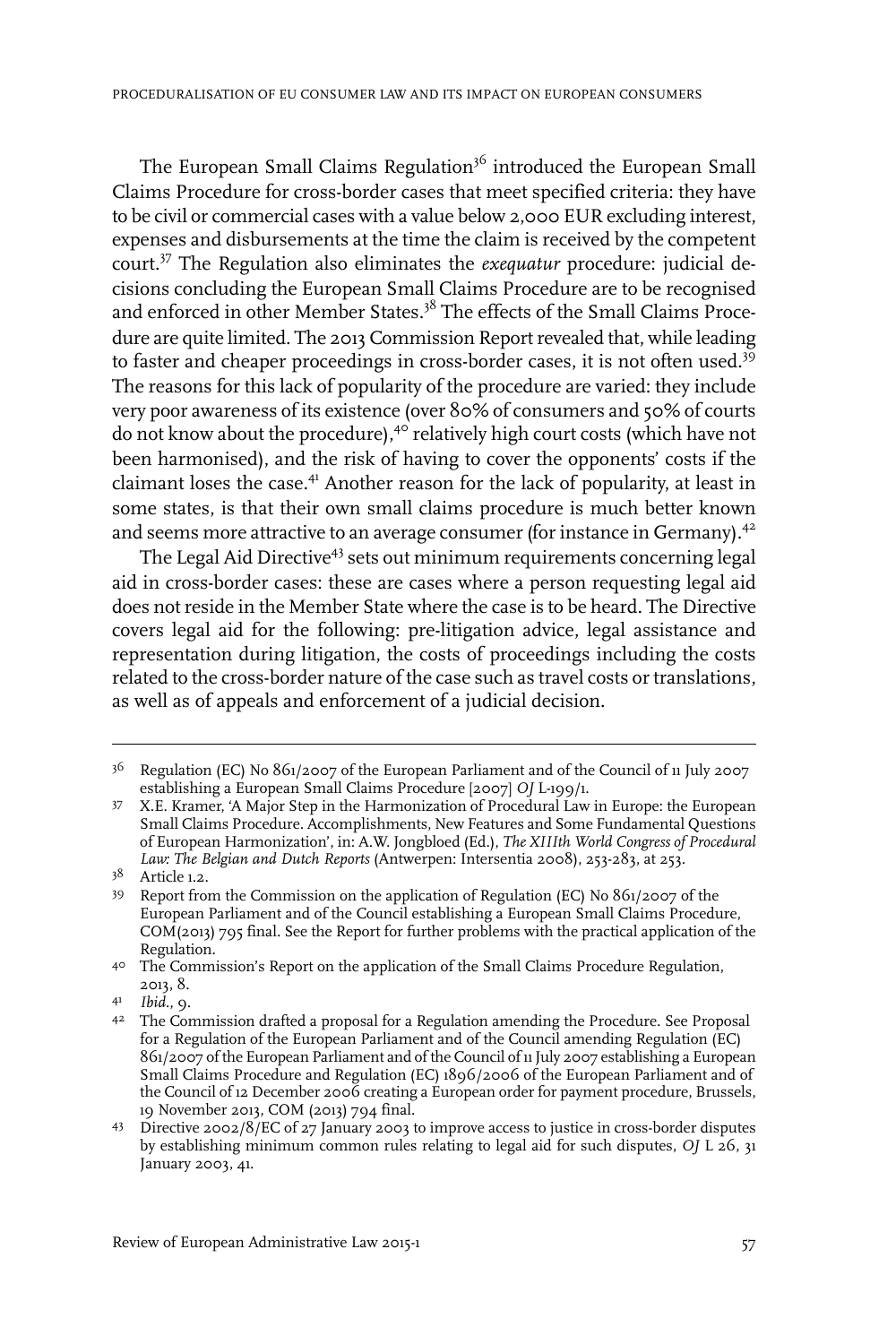In addition to legislation examined above, the EU also set up cooperation networks and databases which enhance judicial cooperation, exchange of information and experiences. The European Judicial Network in civil and commercial matters<sup>44</sup> involves contact points in all Member States (judicial or administrative authorities designated by each Member State), other administrative and judicial authorities responsible for judicial cooperation, and professional associations of lawyers.<sup>45</sup> The European Judicial Atlas in civil and commercial matters provides access to information relevant for judicial cooperation in civil matters, for instance concerning the competent courts and authorities or legal aid. Further, the new European E-Justice Portal (since 2010) is envisaged as a future one-stop-shop in the area of justice,<sup>46</sup> containing databases of resources for national civil justice systems.

#### *B. Conclusions – Practical Effects for Consumers*

The practical effects and benefits of this relatively new body of rules for consumers are difficult to determine. EU legislation touches many aspects of cross-border disputes: from decisions on applicable law and jurisdiction, through evidence taking, and legal aid, to enforcement of judgments and settlements, debt recovery, and even brand new procedures.<sup>47</sup> However, whilst they only cover cross-border disputes and leave many procedural and technical aspects of enforcement to national enforcement networks, their impact on European consumers cannot be very significant. The number of consumers shopping cross-border is constantly growing, but the numbers of cross-border disputes where consumers decide to pursue a trader based in another Member State in a court are not high.<sup>48</sup>

Further, as they are essentially court-focused, these procedural mechanisms may not be very useful for a typical consumer case. Such consumer cases are often better dealt with out of court. The specificities of consumer law enforce-

Council Decision of 28 May 2001 establishing a European Judicial Network in civil and com-44 mercial matters [2001] *OJ* L-174/25.

Decision 568/2009/EC of the European Parliament and of the Council of 18 June 2009 45 amending Council Decision 2001/470/EC establishing a European Judicial Network in civil and commercial matters [2009] *OJ* L-168/35.

https://e-justice.europa.eu/home.do?plang=en&action=home. <sup>46</sup>

<sup>47</sup> Such as the Small Claims Procedure and the European Order for Payment Procedure. The Regulation (EU) No 655/2014 establishing a European Account Preservation Order procedure to facilitate cross-border debt recovery in civil and commercial matters, not in force yet, also establishes a new procedure.

<sup>&</sup>lt;sup>48</sup> For instance: see numbers of requests for the European Small Claims Procedures noted in the Commission's 2013 Report on the Small Claims Procedure Regulation (COM (2013) 795 final). While they have been increasing steadily, they differ across various EU states and are generally not very significant: in 2012 there were 3 applications in Bulgaria, and the highest number was in Spain – 1047. See also, the Flash Eurobarometer No. 282, 'Attitudes towards cross-border sales and consumer protection. Analytical Report', 2010, at 5: about 1 in 4 consumers made a purchase while on holiday abroad, and 9% of consumers made a distance cross-border purchase.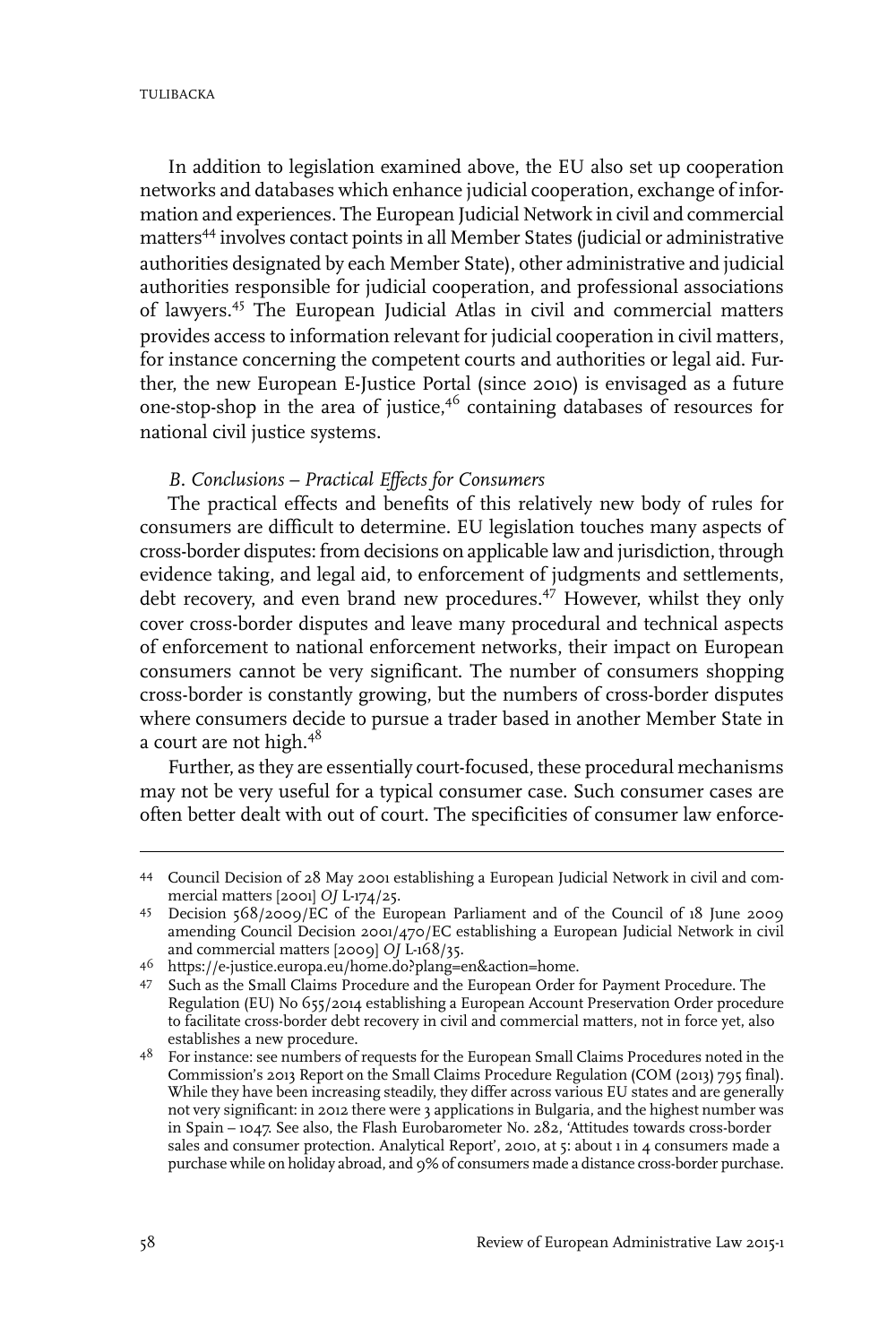ment can be more adequately addressed by procedural measures adopted within the consumer law sector, examined in detail below.

### **2 Proceduralisation of EU Consumer Law – Greater Potential but still Uncertain Effects**

#### 2.1 Genesis, Legal Basis and Main Developments

As mentioned above, proceduralisation taking place within consumer law is an example of sectoral proceduralisation. It accompanies similar tendencies occurring in other areas of EU law, such as intellectual property law or competition law. <sup>49</sup> While limited to only a single area of substantive law, this type of proceduralisation has the potential to affect consumers more significantly than the generic procedural mechanisms mentioned above. First of all, the legislative power of the EU in consumer matters derives from the market-building provision of Article 114 TFEU, not Article 81 TFEU as for the measures adopted under the policy of judicial cooperation in civil matters. Thus, the procedural rules introduced within consumer law are not limited to cross-border cases only. They potentially cover a much wider number of disputes and may thus become much more familiar to consumers. Further, they have the potential to be more effectively tailored to the specific needs of consumer law.

Consumer law requires specific focus on access to justice (wider than mere access to courts), dispute resolution, redress, and thus on civil procedures, both at the national and the EU level. It developed in Europe in the 1960s and 1970s, accompanying the rise of welfare states. While consumer redress featured on the agenda of even the earliest European Community's consumer protection programmes,<sup>50</sup> it did not find its way to the substantive law provisions of the EC Treaty which regulated the EC's (and later EU's) powers in this area. Consumer access to justice rather found its basis in the general principles of EU law (as developed by the Court of Justice), $5<sup>1</sup>$  Articles 6 and 13 of the European Convention of Human Rights (now binding under Article 6(3) TFEU), and later in the Charter of Fundamental Rights (Article 47). The Treaty provisions concerning consumer protection evolved overtime, starting with Article 129(a) TEC

<sup>49</sup> See Tulibacka, *supra* at 7, for a further description of the process of sectoral harmonisation of procedures and the concerns it leads to.

<sup>&</sup>lt;sup>50</sup> Alongside the protection of health and safety, protection of economic interests, the right of information and education and the right to representation: the Programmes of 1975 and 1981, *OJ* C 92 25 April 1975, *OJ* C 133, 3 June 1981.

<sup>51</sup> See above for analysis.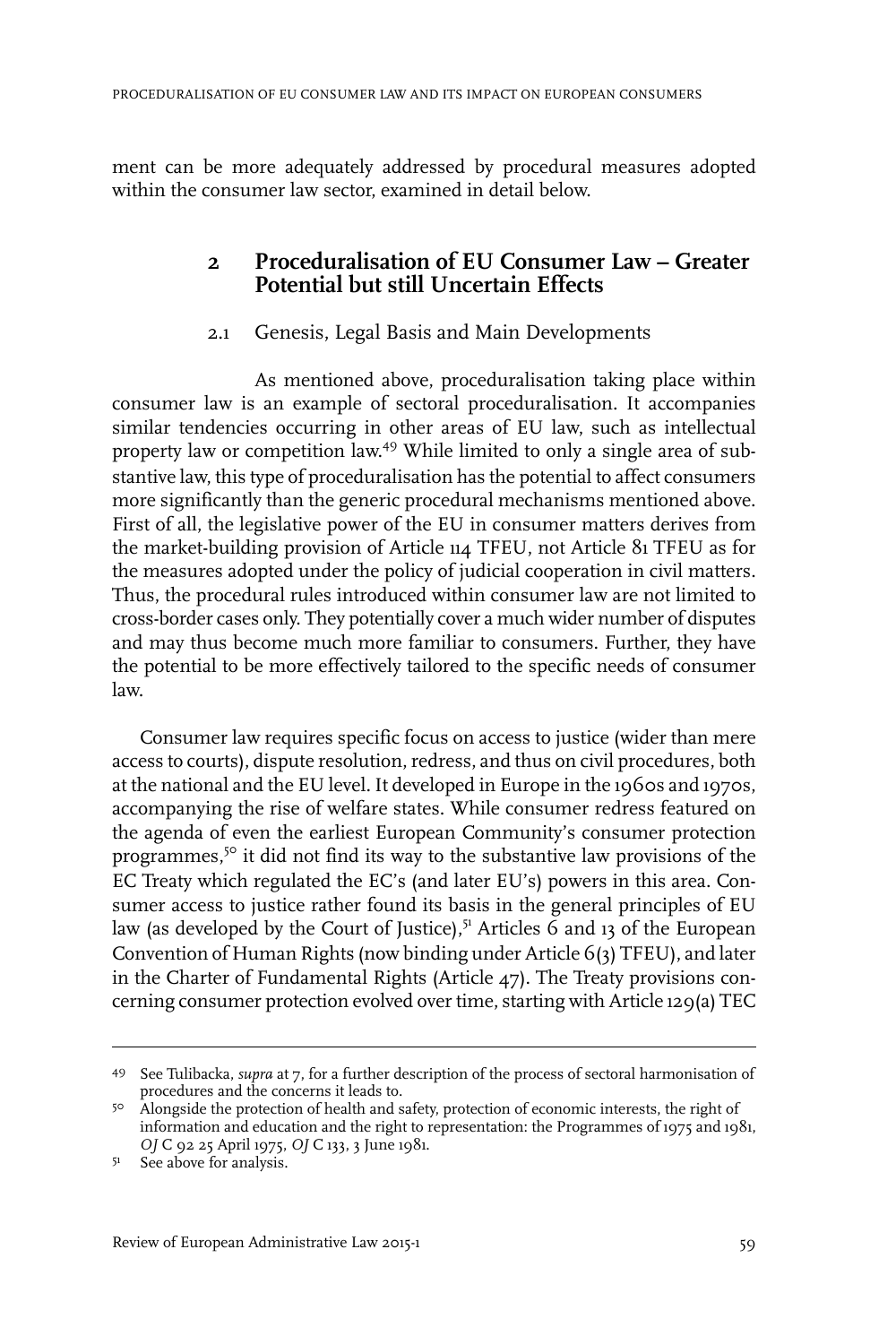inserted by the Maastricht Treaty, subsequently amended and turned into Article 153 TEC by the Treaty of Amsterdam, and more recently into Article 167 TFEU. None of these provisions mentioned access to justice or redress. Access of consumers to justice and their right to redress developed as a policy aim resulting from the need for individual protection as well as the *effet utile* of EU law, and translated into distinct parts (articles or chapters) of substantive consumer law as well as independent procedural instruments. As mentioned above, the legal basis of the latter was the internal market provision, which is now Article 114 TFEU.

In its Green Paper on 'Access of consumers to justice and the settlement of consumer disputes in the Single Market', the Commission made proposals aimed at resolving individual and collective cross-border disputes: including actions for an injunction and the simplified settlement of disputes.<sup>52</sup> The 1995 Commission Study 'The Cost of Legal Barriers to Consumers in the Internal Market' revealed that in cross-border situations consumers were unlikely to pursue what undoubtedly are typical consumer cases (those valued at less than 2,000 EUR). The Study resulted in the 1996 Commission's 'Action Plan on consumer access to justice and the settlement of consumer disputes in the internal market'.<sup>53</sup> The EU institutions recognised that there were significant problems with consumer access to justice: the disparity between values of average consumer claims and the costs of resolving the claims in court, as well as the complexity and length of procedures before courts. These problems were much more significant in cross-border cases.<sup>54</sup> The solutions which the Commission proposed included simplification and improvement of court procedures, but also improvement of communication between consumers and traders and creation of out-of-court mechanisms for resolving disputes.<sup>55</sup>

Very early on in the evolution of the EU policy on consumer redress it became clear that in the context of consumer law access to justice entails more than access to courts.<sup>56</sup> This approach continues to shape the direction of the process of 'proceduralisation of consumer law' till today. While on the one hand the focus to some extent remains on judicial proceedings, removing consumer disputes from the judicial arena whenever possible – exploring possible alter-

<sup>5&</sup>lt;sup>2</sup> COM (1993) 576.

<sup>53</sup> COM (1996) 0013.

<sup>54</sup> See for instance M. Loos, 'Individual Private Enforcement of Consumer Rights in Civil Courts in Europe' (13 January 2010), Centre for the Study of European Contract Law Working Paper Series No. 2010/01 for an elaboration of problems with consumer access to justice, especially cross-border justice.

Communication from the Commission on 'the out-of-court settlement of consumer disputes' 55 (COM (1998)198).

*Ibid.*, Communication from the Commission (COM(1998)198). <sup>56</sup>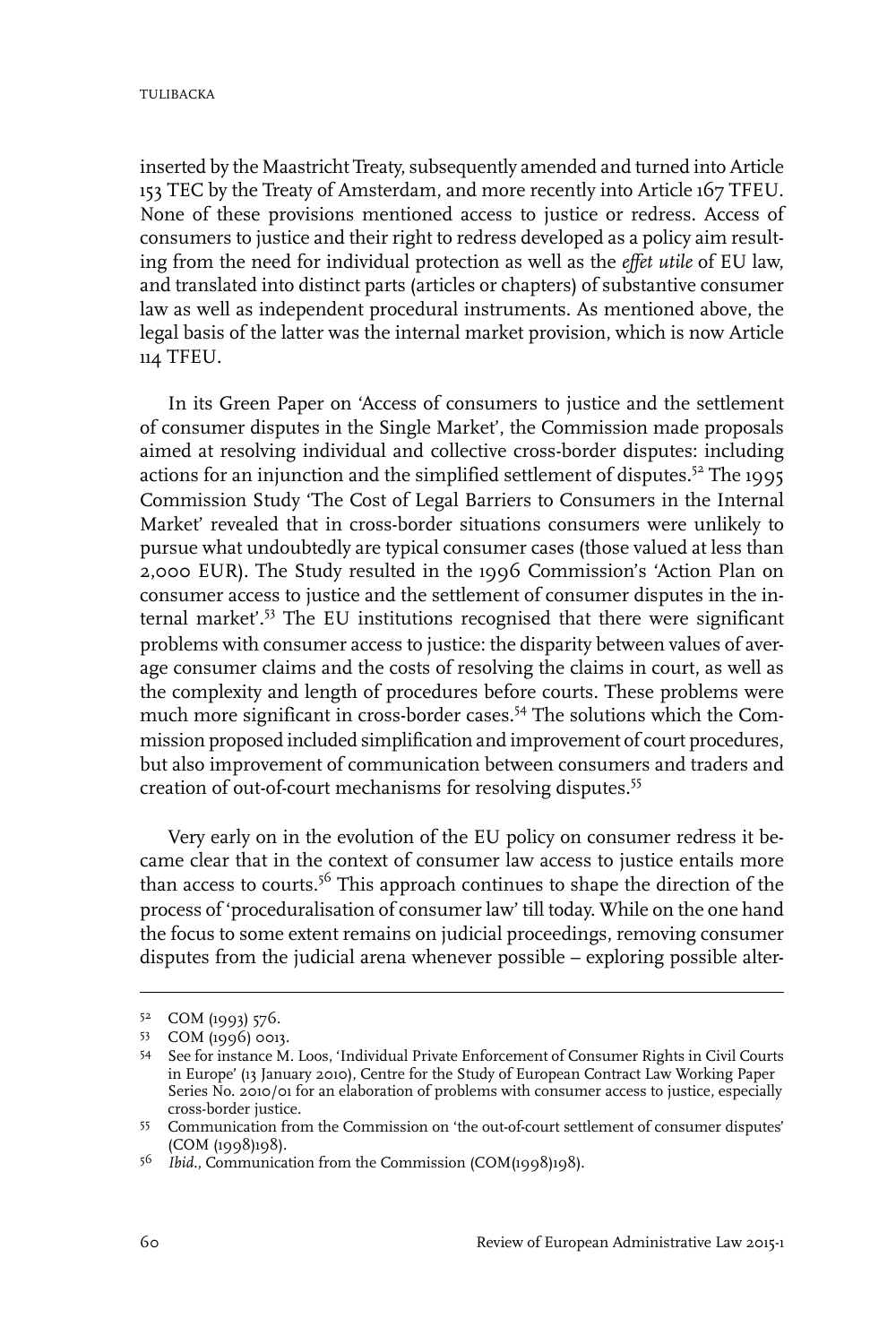native mechanisms of resolving disputes and providing redress – appears equally important. The role and responsibilities of domestic public regulatory bodies in enforcing consumer law were reinforced. Collective redress became key point of interest. Further, ADR has always featured strongly within consumer protection policies – both at the national level across Europe and at the EU level. European states developed their own models and mechanisms for alternative resolution of consumer cases. These models and mechanisms, some very effective in successfully, quickly and relatively cheaply providing resolution to consumer complaints, have been analysed elsewhere and cannot be further examined here.<sup>57</sup> However, there is no doubt that their operation was an inspiration for an EU-wide interest in ADR for consumer disputes.

More recent policy documents and action plans deriving from the Commission and other EU institutions focus on improving enforcement of consumer  $\rm{law}^{58}$  and emphasise the need for greater coordination in national enforcement of EU consumer laws, both through public regulatory bodies, and through judicial and extra-judicial measures. A comprehensive research project on ADR (interestingly, also including small claims, injunctions and collective redress) was also undertaken for the Commission by a team of academics headed by Professor Stuyck, the results published in 2007.<sup>59</sup> It demonstrated significant differences among Member States with regard to the powers, coverage and the overall operation of these mechanisms. The Consumer Policy Strategy for 2007- 2013<sup>60</sup> and the 2012 European Consumer Agenda<sup>61</sup> mention consumer empowerment through, for example, effective redress mechanisms.

These policy developments translated into an impressive body of legislation. Below is the analysis of these instruments: it starts with enforcement provisions in substantive law measures, and continues with measures dealing exclusively with procedures.

<sup>57</sup> See C. Hodges, I. Benohr & N. Creutzfeldt-Banda, *Consumer ADR in Europe* (Oxford: Hart Publishing 2012).

<sup>58</sup> Community's Consumer Policy Strategy 2002-2006, Doc. 8907/02.

<sup>59</sup> Stuyck, 'An analysis and evaluation of alternative means of consumer redress other than redress through ordinary judicial proceedings', Final Report, Study for the European Commission, Leuven 2007.

 $60$  Communication from the Commission to the Council, the European Parliament and the European Economic and Social Committee 'EU Consumer Policy Strategy 2007-2013. Empowering consumers, enhancing their welfare, effectively protecting them', 13 March 2007, COM (2007) 99 final.

 $61$  Communication from the Commission to the European Parliament, the Council, the Economic and Social Committee and the Committee of the Regions 'A European Consumer Agenda – Boosting confidence and growth', Brussels, 22 May 2012, COM (2012) 225 final (the 2012 European Consumer Agenda).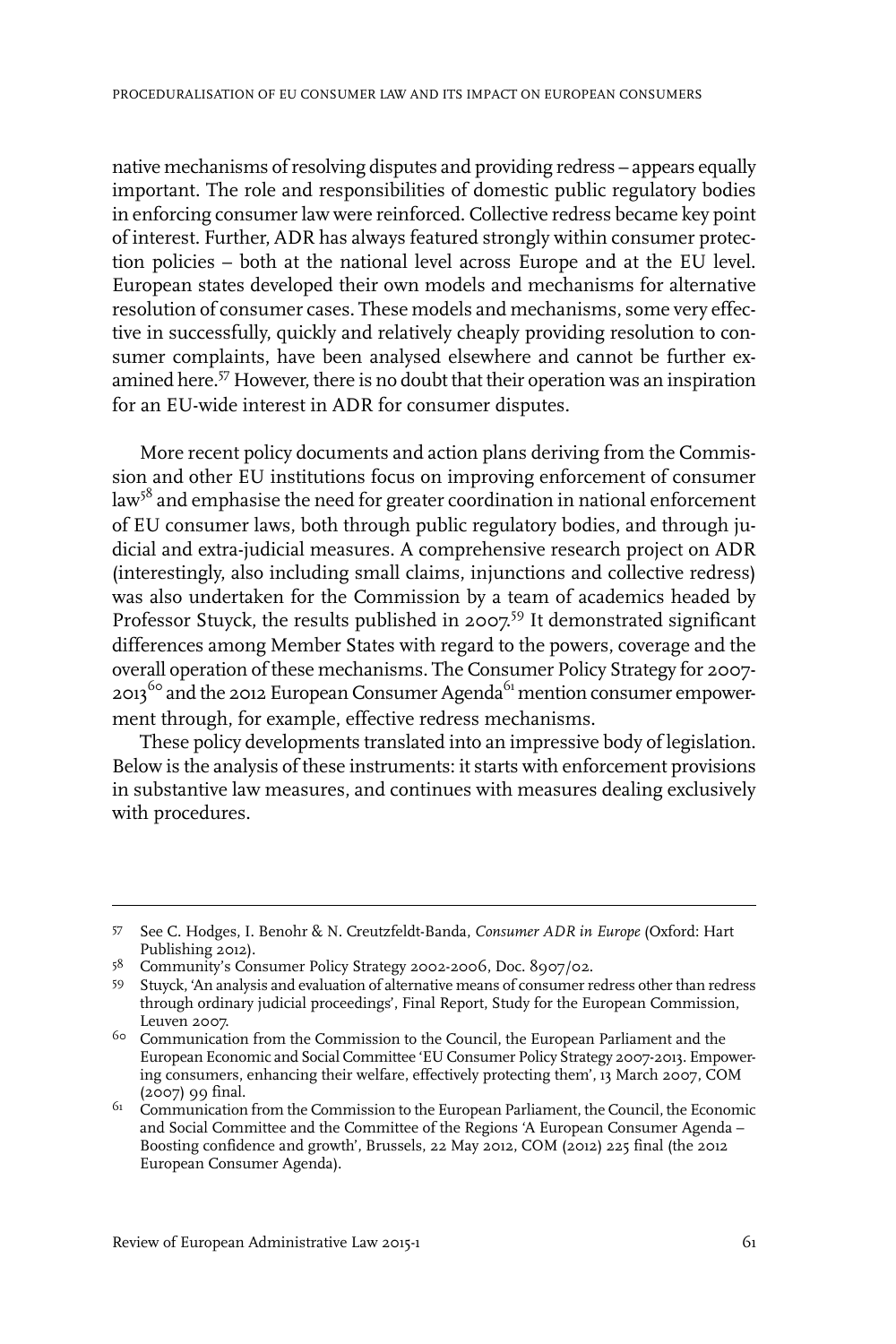#### 2.2 Enforcement Provisions in Substantive Law Measures

Even the early consumer protection directives included enforcement provisions. The Directives on misleading advertising (and later comparative advertising) were addressed to traders as well as consumers until the introduction of the Unfair Commercial Practices Directive.<sup>62</sup> They contained the requirement for Member States to enable persons and organisations with a legitimate interest in preventing misleading advertising to take action before a judicial or administrative authority against such advertising.<sup>63</sup>

The Unfair Contract Terms Directive<sup>64</sup> requires Member States to ensure that

'persons or organizations, having a legitimate interest under national law in protecting consumers, may take action according to the national law concerned before the courts or before competent administrative bodies for a decision as to whether contractual terms drawn up for general use are unfair, so that they can apply appropriate and effective means to prevent the continued use of such terms'

and, more generally, that courts and administrative authorities have adequate and effective means of preventing the continued use of unfair terms in consumer contracts.<sup>65</sup> The powers of these organisations, their operation and financing, as well as those of administrative authorities remains subject to national discretion. In cases involving collective consumer interests these issues were to some extent harmonised by the Injunctions Directive (examined below). Importantly, the Unfair Contract Terms Directive contains a remedy for consumers affected by an unfair contractual term: Article 6(1) provides that such unfair terms are not to be binding upon the consumer. Further, as individually negotiated terms are excluded from the protective effect of the Directive, it also places the burden of proof that a term was individually negotiated upon the sellers or suppliers.

The Consumer Sales Directive<sup>66</sup> provides remedies for consumers who acquired goods which do not comply with the contract.<sup>67</sup> These remedies include

<sup>&</sup>lt;sup>62</sup> Council Directive  $84/45$ o/EEC of 10 September 1984 relating to the approximation of the laws, regulations and administrative provisions of Member States concerning misleading advertising [1984] *OJ* L-250/18.It was amended by Directive 97/55/EC (*OJ* L-290/18), and codified by Directive 2006/114/EC (*OJ* L-376/21).

<sup>&</sup>lt;sup>63</sup> Article 4(1) of Directive  $\frac{84}{45}$  o/EEC, and Article 5 of Directive 2006/114/EC.

<sup>&</sup>lt;sup>64</sup> Council Directive 93/13/EEC on unfair terms in consumer contracts [1993] *OJ* L-25/29.

Article 7. 65

<sup>&</sup>lt;sup>66</sup> Directive 1999/44/EC of the European Parliament and of the Council of 25 May 1999 on certain aspects of the sale of consumer goods and associated guarantees [1999] *OJ* L-171/12.

 $67$  Article 2 defines conformity with the contract.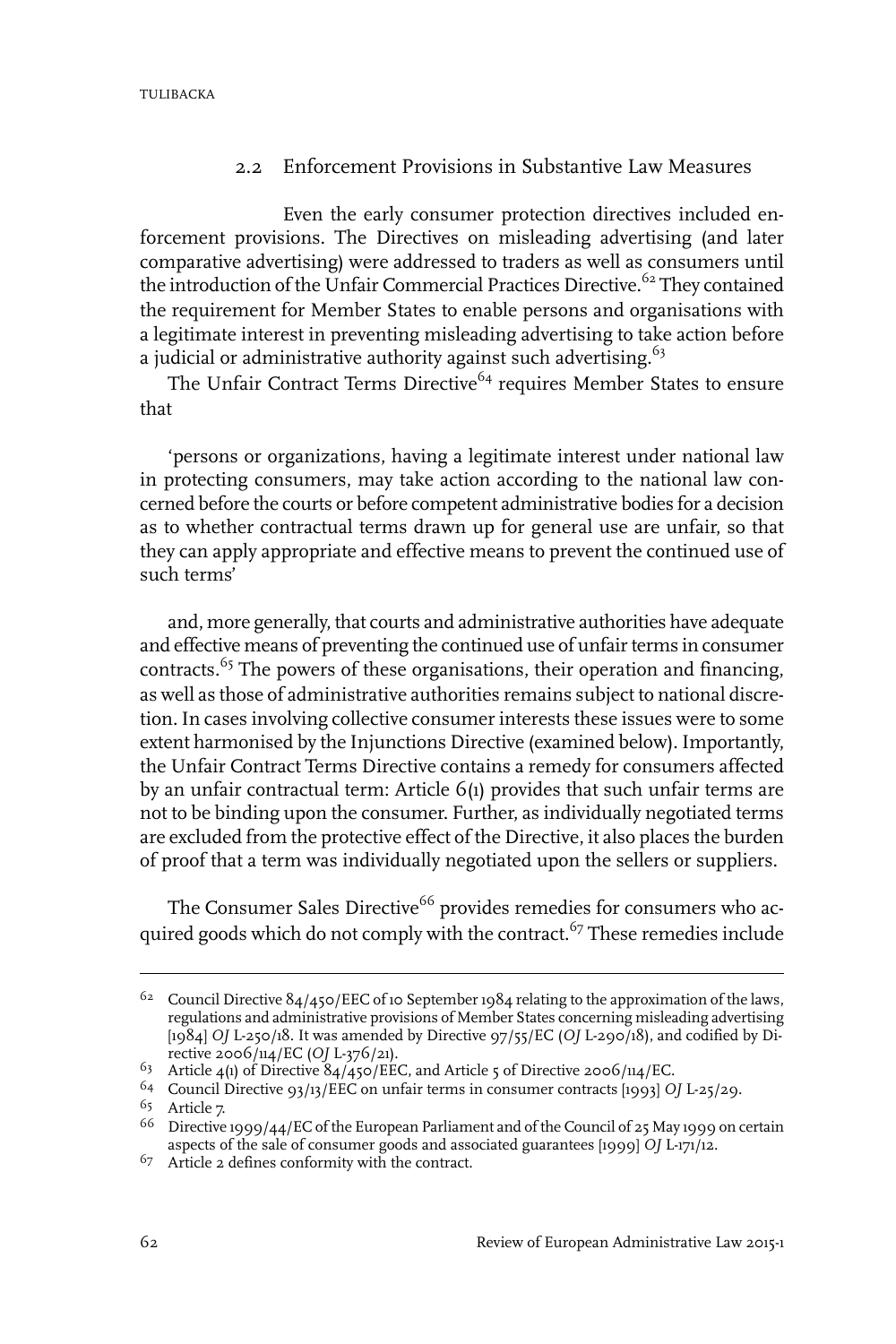repair, replacement, reduction in price and rescission of contract.<sup>68</sup> It also introduces time limits for claims<sup>69</sup> and to some extent specifies the burden of proof concerning conformity of goods with the contract.<sup>70</sup> No other procedural provisions have been included.

Recital 21 of the Unfair Commercial Practices Directive<sup>71</sup> provides that

'persons or organisations regarded under national law as having a legitimate interest in the matter must have legal remedies for initiating proceedings against unfair commercial practices, either before a court or before an administrative authority which is competent to decide upon complaints or to initiate appropriate legal proceedings.'<sup>72</sup> 'While it is for national law to determine the burden of proof, it is appropriate to enable courts and administrative authorities to require traders to produce evidence as to the accuracy of factual claims they have made.'

Articles 11 and 12 of the Directive explore these issues in some detail, albeit leaving a large scope of discretion to Member States. While it is mandatory for a mechanism or mechanisms to exist under national law where persons with legitimate interests may obtain remedies (whether the consumers reside in the territory where the trader is based or in another Member State), the nature of the mechanisms (judicial or administrative) is left to national law. Article 11 specifies two types of remedies which must be available in an accelerated procedure: a claim for cessation of an unfair commercial practice and a claim for prohibition of a practice not yet used but imminent. These are to be available even without proof of actual loss or damage or of intention or negligence on the part of the trader. Member States may decide to confer upon the courts or administrative authorities the power to order, with regard to an unfair practice confirmed by a final decision, publication of the decision and of a corrective statement. Any further types of remedies, including compensation of loss, are awarded according to the rules of national law.<sup>73</sup>

Article 3. <sup>68</sup>

 $69$  Two years from delivery – Article 5.

Articles 2(5) (concerning consumer knowledge or awareness of non-conformity) and 5(3) (where 70 non-conformity has been discovered within 6 months from delivery).

T<sup>1</sup> Directive 2005/29/EC of the European Parliament and of the Council of 11 May 2005 concerning unfair business-to-consumer commercial practices in the internal market and amending Council Directive 84/450/EEC, Directives 97/7/EC, 98/27/EC and 2002/65/EC of the European Parliament and of the Council and Regulation (EC) No. 2006/2004 of the European Parliament and of the Council ('Unfair Commercial Practices Directive') [2005] *OJ* L-149/22.

 $72$  These issues were harmonised (for collective consumer interests) by the Injunctions Directive examined below.

<sup>73</sup> Recital 9 stipulates that the Directive 'is without prejudice to individual actions brought by those who have been harmed by an unfair commercial practice.It is also without prejudice to Community and national rules on contract law, on intellectual property rights, on the health and safety aspects of products'.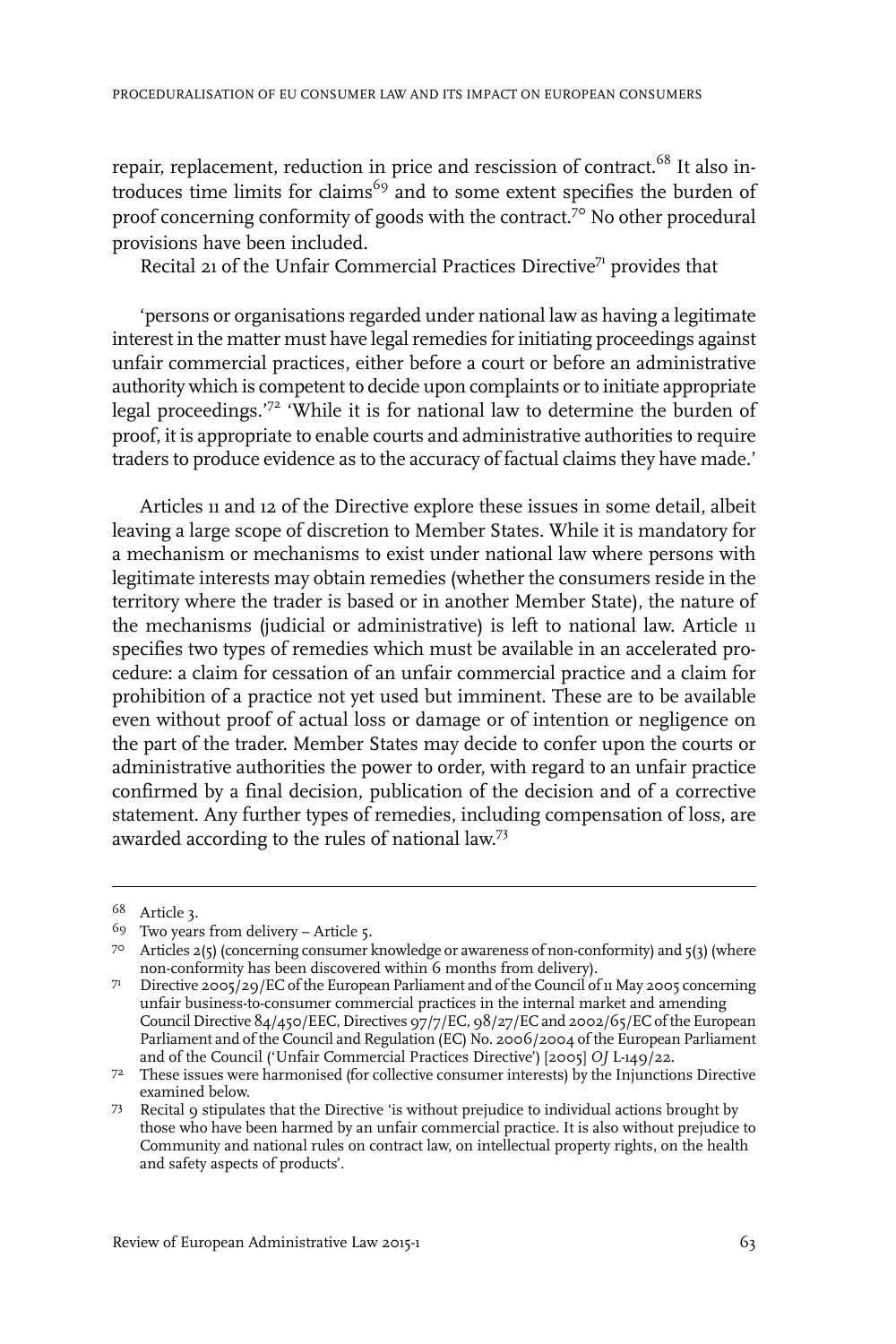**TULIBACKA** 

The Consumer Rights Directive<sup>74</sup> provides for detailed information to be supplied to consumers pre-contract, especially in distance and doorstep sales contexts. It also regulates the right of withdrawal from the contract – the key consumer remedy. <sup>75</sup> Further, Article 23 enables one or more – 'as determined by national law' – (i) public bodies or their representatives, (ii) consumer associations with a legitimate interest in protecting consumers and (iii) professional organisations with a legitimate interest in taking action to bring a claim before national courts or authorities to ensure application of the Directive. Otherwise the Directive is relatively laconic with regard to enforcement and procedural matters, leaving them largely to other EU instruments (such as the Small Claims Directive or the Consumer ADR Directive) as well as to national procedures.

In addition to these more generic consumer protection measures, the EU enacted a whole range of legislation protecting consumers in certain types of markets or transactions, such as consumer credit, other financial transactions, and energy. They contain enforcement provisions, some of which are relatively comprehensive.

For instance, the Consumer Credit Directive<sup>76</sup> requires Member States to ensure that 'adequate and effective out-of-court dispute resolution procedures for the settlement of consumer disputes concerning credit agreements are put in place, using existing bodies where appropriate'.<sup>77</sup> No other procedural requirement has been inserted, and this Directive is not covered by the Consumer Injunctions Directive described below. Further, Member States retain discretion with regard to the mandatory or voluntary nature of the use of these ADR mechanisms before taking a case to court.<sup>78</sup> The Court of Justice held that national courts may invoke the provisions of the Directive of their own motion even when the consumer involved is unaware of his or her rights in this respect.<sup>79</sup>

Directive 2011/83/EU of the European Parliament and of the Council of 25 October 2011 on 74 consumer rights, amending Council Directive 93/13/EEC and Directive 1999/44/EC of the European Parliament and the Council and repealing Council Directive 85/577/EEC and Directive 97/7 of the European Parliament and of the Council [2001] *OJ* L 304/64.

For a definition of the notion 'remedy' – see footnote 5. <sup>75</sup>

 $^{76}$  Directive 2008/48/EC of the European Parliament and of the Council of 23 April 2008 on credit agreements for consumers and repealing Council Directive 87/102/EEC [2008] *OJ* L-133/66.

Article 24. <sup>77</sup>

P. Rott, *supra* at 10, 197-238, at 233. <sup>78</sup>

See above for the analysis of the ECJ's contribution in this area. See C-429/05 *Max Rampion,* 79 *Marie-Jeanne Rampion, nee Godard v. Franfinance SA, K par K SAS* [2007] ECR I-8017; and C-76/10 *Pohotovost' s.r.o. v. IvetaKorckovska* [2010] ECR I-11557.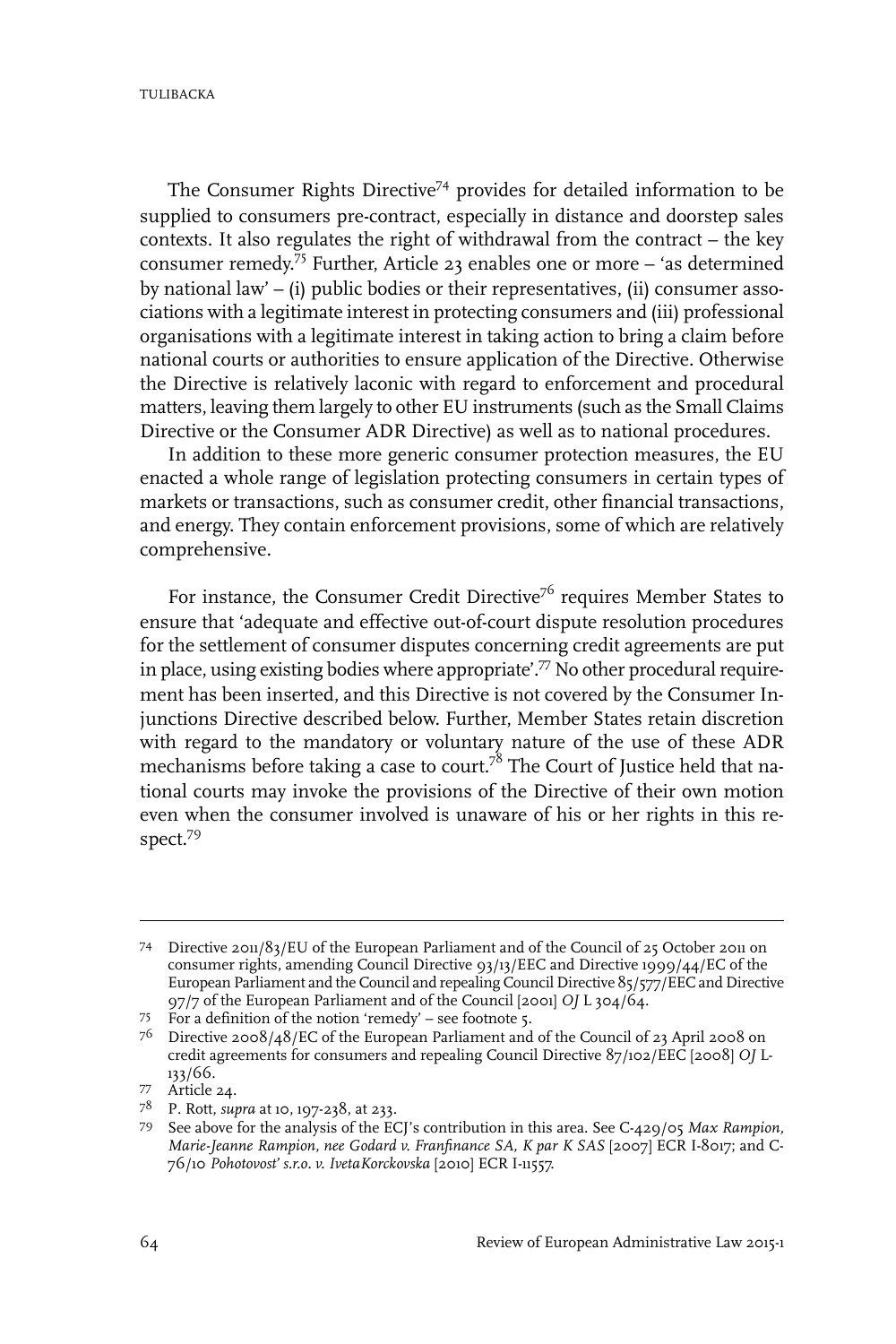The Directive on distance marketing of financial services to consumers<sup>80</sup> contains relatively detailed enforcement provisions which include judicial, extrajudicial and administrative redress. Similarly to other consumer protection measures, it requires Member States to make sure that adequate and effective means of ensuring compliance with the Directive exist, including giving standing to public bodies and their representatives, consumer organisations that have a legitimate interest in protecting consumers, and professional organisations with a legitimate interest to bring an action before a court or an administrative authority.<sup>81</sup> Member States must ensure there are mechanisms which force suppliers or operators of means of distance communication to stop the practices infringing the Directive (either by means of a judicial decision, an administrative decision or a decision of a supervisory authority). They can also shift the burden of proof onto the supplier in terms of the provision of information to consumers which the Directive requires, and of consumer consent to the conclusion of the contract.

The Timeshare Directive<sup>82</sup> develops a range of remedies for consumers (including withdrawal). Article 13 entitled 'Judicial and administrative redress' requires that adequate and effective means of redress exist, including the possibility for bodies established under national law and with a legitimate interest in acting (consumer organisations, professional associations, and public bodies), to bring a claim before a judicial or administrative authority. Article 14 requires Member States to encourage the setting up or development of adequate and effective out-of-court complaints and redress procedures for the settlement of consumer disputes under this Directive and (…) encourage traders and their branch organisations to inform consumers of the availability of such procedures. $83$ 

There are a number of common elements in these enforcement systems designed for each Directive. Many establish remedies for consumers:

*a.* the right of withdrawal in the Consumer Rights Directive, Timeshare Directive, Consumer Credit Directive and the Directive on distance marketing of financial services to consumers;

 $81$  Article 13.

 $^{8\circ}$  Directive 2002/65/EC of the European Parliament and of the Council of 23 September 2002 concerning the distance marketing of consumer financial services [2002] *OJ* L-271/16.

 $82$  Directive 2008/122/EC of the European Parliament and of the Council of 14 January 2009 on the protection of consumers in respect of certain aspects of timeshare, long-term holiday products, resale and exchange contracts [2009] *OJ* L-33/10.

 $^{83}$  See also the Electronic Commerce Directive: Directive 2000/31/EC of the European Parliament and of the Council of 8 June 2000 on certain legal aspects on information society services, in particular electronic commerce, in the internal market [2000] *OJ* L-178/1.The Directive contains a comprehensive enforcement system, which consists of the following key elements: encouraging self-regulation through codes of conduct, out-of-court dispute resolution, court actions, cooperation between Member States, and penalties.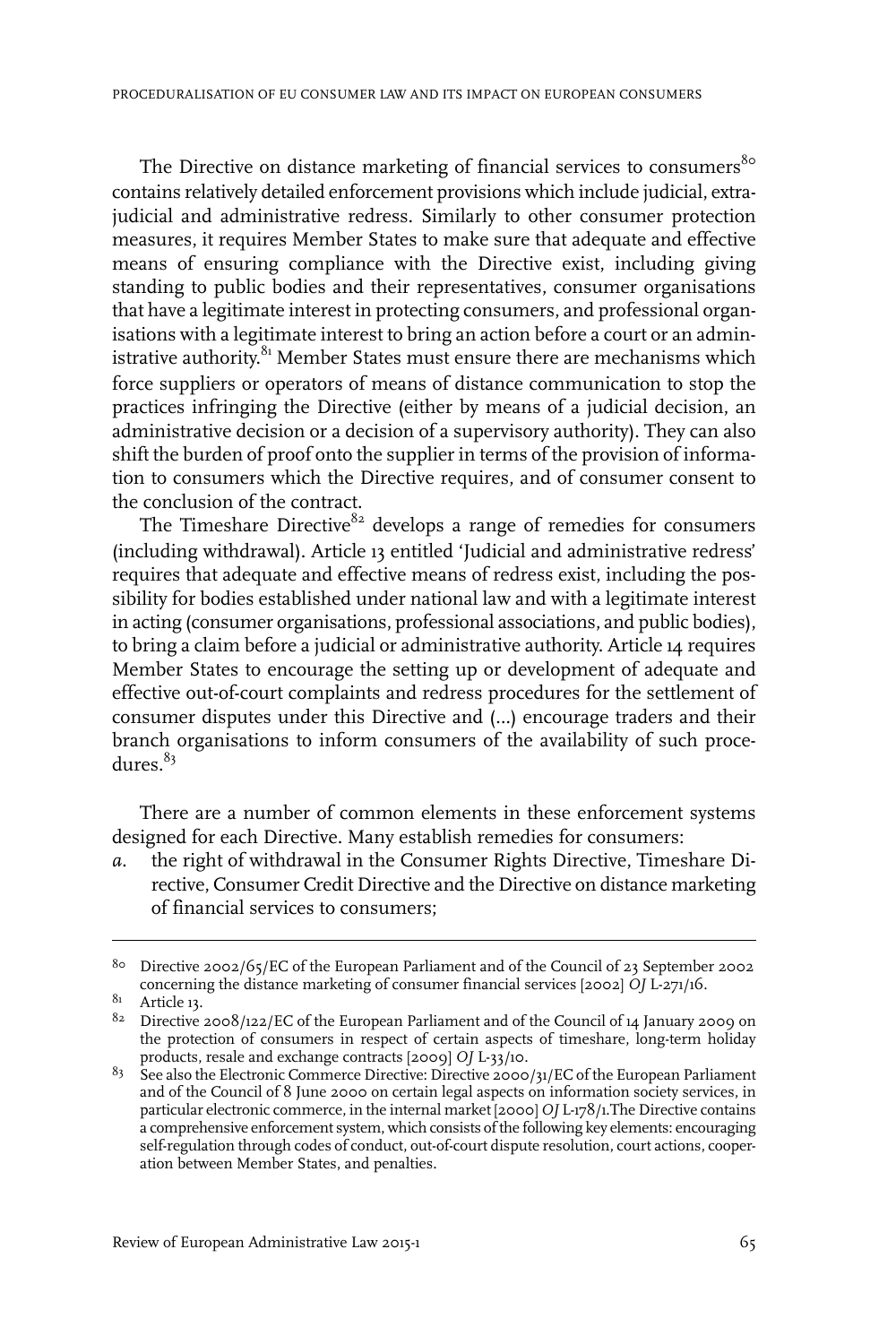- *b.* repair, replacement, price reduction or rescission of contract in the Consumer Sales Directive; and
- *c.* a declaration that an unfair term does not bind the consumer whose contract it has been inserted into (Unfair Contract Terms Directive).

Some deal with the issue of the burden of proof, or with time limits for claims (Consumer Sales Directive, and the Directive on distance marketing of financial services to consumers). The obligation for Member States to make sure that penalties for breaching the rules established by the Directives are effective, proportionate and dissuasive is also a common element.<sup>84</sup>

The Directives do not deal with compensation of loss, which is left to the national contract and tort laws. Most establish standing for 'bodies with legitimate interests' to bring claims before a judicial authority or a competent administrative authority. What types of bodies are in fact able to bring claims, the conditions to do so and the procedural mechanisms involved depends on national laws. In cases involving collective consumer interests, the Consumer Injunctions Directive examined below introduces a set of harmonised rules regarding standing. As far as more technical/procedural rules are concerned, the Directives stay silent and leave them to other EU measures and national procedural rules. In most cases they also fall under the enforcement systems established by the independent procedural measures described below.

#### 2.3 Independent Procedural Measures

#### *A. Consumer Injunctions Directive*

The first legislative measure devoted solely to procedure in the area of consumer protection was the Consumer Injunctions Directive of 1998.<sup>85</sup> Its aim is to harmonise the conditions under which certain bodies and organisations can bring injunction actions against traders infringing collective interests of consumers. It covers breaches of a range of consumer protection directives, including the Unfair Contract Terms Directive, the Unfair Commercial Practices Directive, the Distance Sales Directive and the Doorstep Sales Directive,<sup>86</sup> the Consumer Sales Directive, the Timeshare Directive, the Directive on distance

<sup>&</sup>lt;sup>84</sup> See for instance the Directive on electronic commerce – Article 20, Timeshare Directive – Article 15.

<sup>&</sup>lt;sup>85</sup> Directive 98/27/EC of the European Parliament and of the Council of 19 May 1998 on injunctions for the protection of consumers' interests [1998] *OJ* L-166/51.

<sup>&</sup>lt;sup>86</sup> As explained above, the Distance and Doorstep Sales Directives were replaced by the Consumer Rights Directive (which also amended the Unfair Contract Terms and the Consumer Sales Directives). The Consumer Rights Directive itself is not mentioned in the Annex to the Injunctions Directive.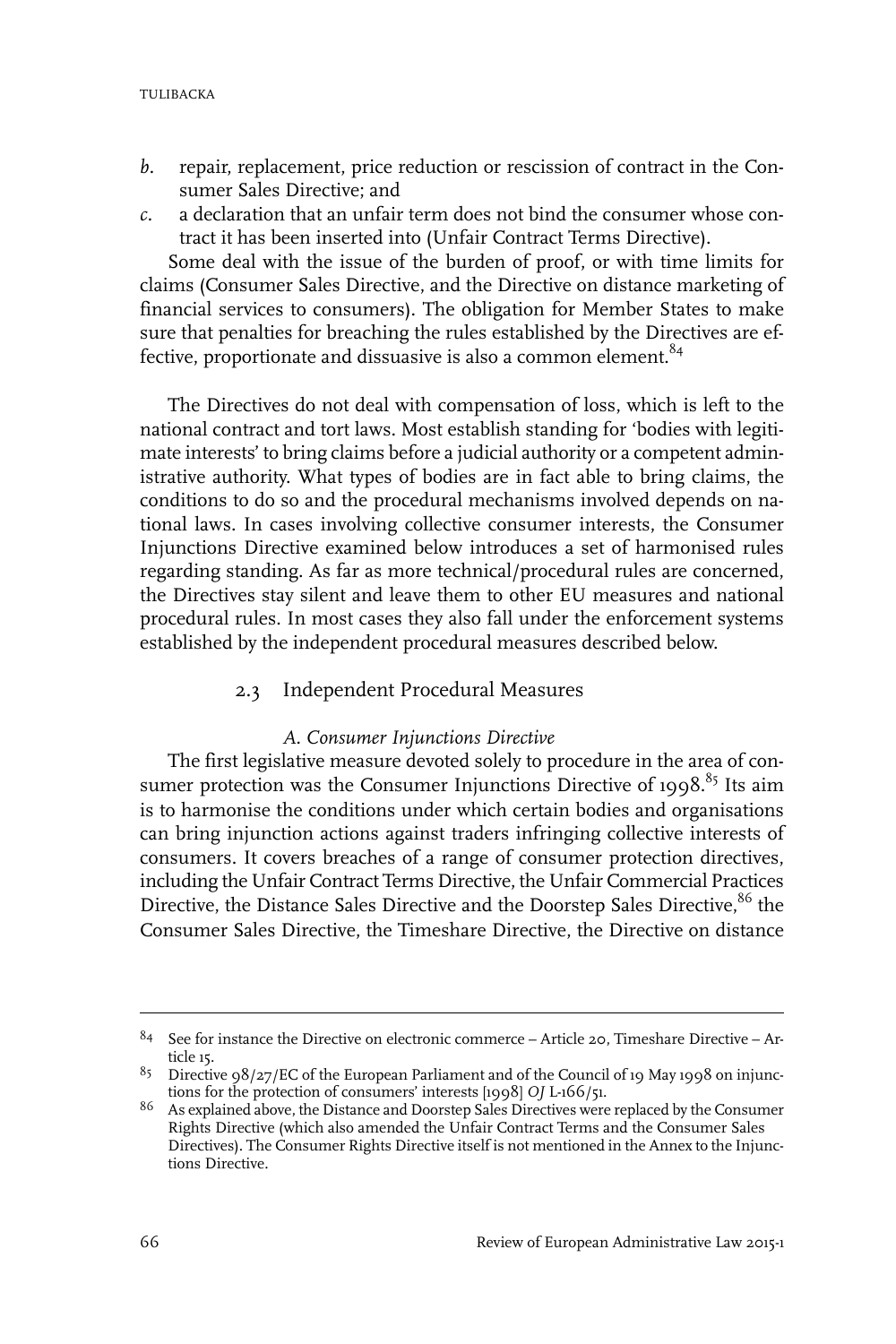marketing of financial services to consumers, and the Consumer Credit Directive  $87$ 

The Directive applies to national as well as cross-border actions, but seems to be specifically aimed at cases where an organisation based in one Member State brings an action in another Member State. It requires Member States to designate courts or administrative authorities competent to rule on actions brought by 'qualified entities' – organisations or bodies established under the law of a Member State that have legitimate interests in protecting collective consumer interests.<sup>88</sup> The list of these bodies is kept by the European Commission, published in the Official Journal of the European Communities (where the purpose of the body is also specified), and regularly updated. The designated courts or authorities before which the action is brought cannot question the organisation's standing in general, although they can examine it in the context of the specific case.<sup>89</sup> These actions can seek: the cessation or prohibition of the infringement; publication of the decision or of a corrective statement in order to eliminate the continuing effects of the infringement; and, if the national law allows it, payment of a sum to the public purse or a designated beneficiary as penalty for non-compliance with the decision.<sup>90</sup> The Directive does not extend to compensatory actions. The Directive was amended a number of times, and new consumer directives were added to the Annex. It was recodified in 2009.<sup>91</sup>

While injunction proceedings are widely acknowledged as crucial for enforcing consumer rights, some problems have been noted in the functioning of the European injunctions procedure.<sup>92</sup> The Directive sets out the framework for injunctive actions, but their details including costs, procedural steps and enforcement differ widely as they have been left to national laws of the Member States. Common challenges include high costs of the proceedings, their often disproportionate length (between one and even five years),<sup>93</sup> complexity of the procedure, and difficulties in enforcing injunctions. Further, injunctions have

<sup>87</sup> See Annex I for the complete list.

Article 3. <sup>88</sup>

 $89$  Article  $4(1)$ .

<sup>90</sup> Article 2(1).

<sup>&</sup>lt;sup>91</sup> Directive 2009/22/EC of the European Parliament and of the Council of 23 April 2009 on injunctions for the protection of consumers' interests (Codified version) [2009] *OJ* L-110/30. It is in force at present.

 $92$  Report from the Commission to the European Parliament and the Council Concerning the application of Directive 2009/22/EC of the European Parliament and of the Council on injunctions for the protection of consumers' interest,  $\dot{6}$  November 2012, COM (2012) 634 final (the Second Commission Report on Injunctions Directive). See also the Stuyck 2007 Study on ADR, at 14-15.

<sup>93</sup> The Second Commission Report on Injunctions Directive, at 14.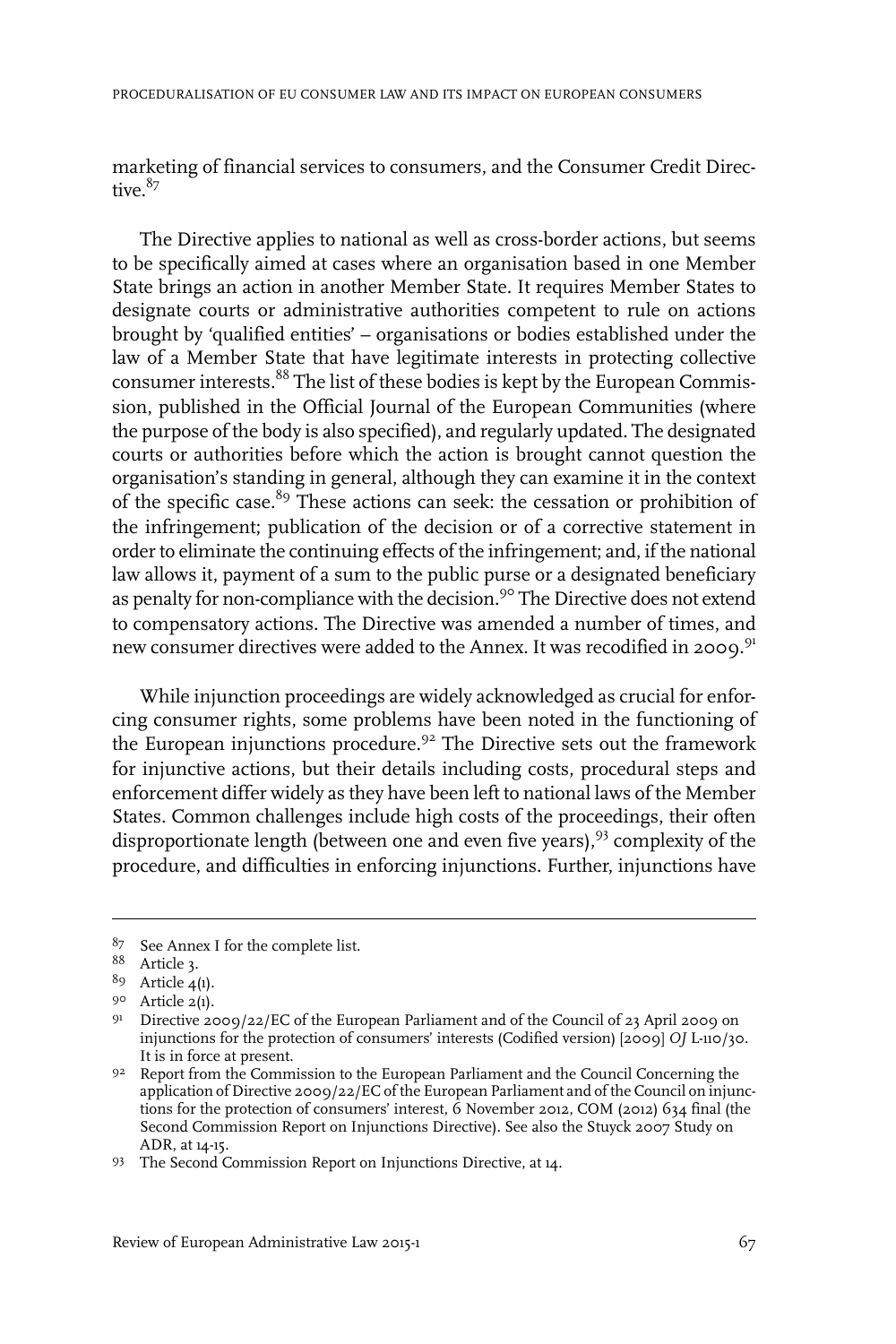a limited application: their legal force extends only upon the Member State where they were issued, and in some states they are only effective between the parties to the proceedings. The number of proceedings brought across the EU between 2008 and 2012 was 5,632, with only 70 having a cross-border dimension.<sup>94</sup> The reason for such a low number of cross-border actions, in addition to the potential problems mentioned above, is the greater popularity of the CPC Regulation discussed below. 95

Injunctions can be quite effective in policing consumer law infringements, especially with regard to unfair contract terms and unfair commercial practices.<sup>96</sup> Their practical impact on consumers can be reinforced by information campaigns by the consumer organisations involved and media coverage of largescale actions. However, only a minority of Member States have a system where the existence of an injunction actually facilitates individual or collective claims by consumers against the same infringement.<sup>97</sup> Thus, while in Bulgaria and Luxembourg consumers taking individual actions can invoke final judicial decisions concerning injunctions and only need to prove the quantum of damage, in many other Member States consumers must still prove the infringement, damage and causal link.<sup>98</sup>

#### *B. The Consumer Protection Cooperation Regulation*

The Regulation<sup>99</sup> facilitates cooperation between national public enforcement bodies. These public bodies have significant responsibilities in enforcing EU consumer law, and a well-functioning network (CPC network) enhances successful enforcement. While these matters are beyond the scope of this paper, it is important to note that administrative enforcement may sometimes be preferable in safeguarding consumer rights to civil proceedings or ADR. Indeed, it was confirmed that the low number of cross-border actions for injunction is due to the fact that the relevant authorities see the system established by the Consumer Protection Cooperation Regulation as cheaper and simpler.<sup>100</sup>

<sup>&</sup>lt;sup>94</sup> *Ibid.*, the Second Commission Report on Injunctions Directive, at 4.

<sup>95</sup> See below.

<sup>&</sup>lt;sup>96</sup> See the Second Commission Report on the Injunctions Directive, at 8 and 9 for examples of successful injunctions against Austrian banks and against Foxtons in the UK and their potential financial benefit for consumers.

<sup>97</sup> See the Second Commission Report on the Injunctions Directive, at 9-11.

*Ibid.*, at 10. <sup>98</sup>

<sup>99</sup> Regulation (EC) 2006/2004 of the European Parliament and of the Council of 27 October 2004 on cooperation between national authorities responsible forthe enforcement of consumer protection laws [2004] *OJ* L-364/1.

<sup>100</sup> The Second Report on Injunctions Directive (2012), at 3.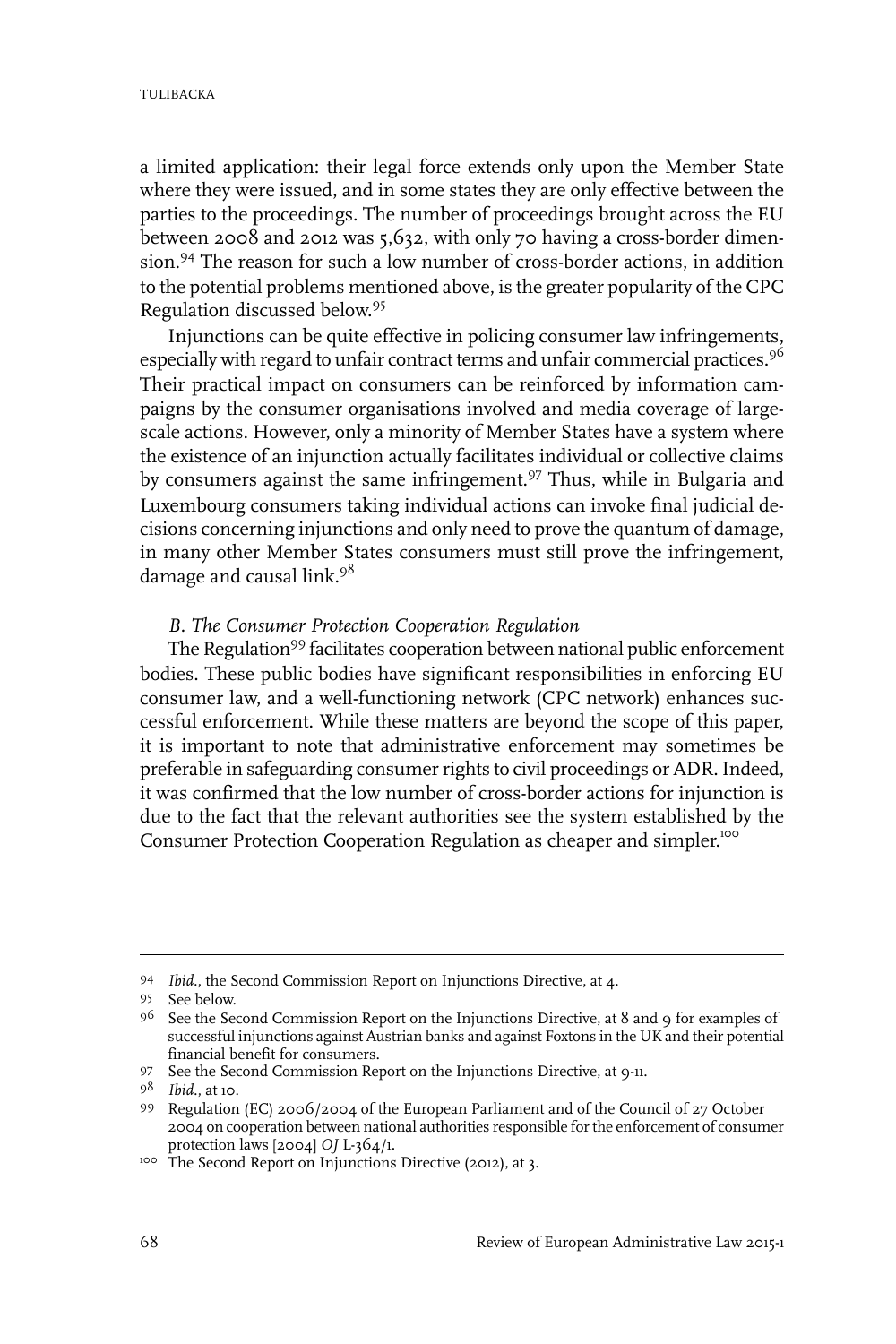#### *C. ADR Measures (Especially the Consumer ADR (CDR) Directive and ODR Regulation)*

As mentioned above, ADR is an important part of the EU consumer law enforcement system.<sup>101</sup> The EU looked at ADR in a wider context than consumer protection law. The Code of Conduct for Mediators was drafted by the European Commission in 2004.<sup>102</sup> The Directive on certain aspects of mediation in civil and commercial matters was adopted in 2008.<sup>103</sup> Its legal bases were Articles 61(c) and 67(5) of the EC Treaty (it was adopted within the policy of judicial cooperation in civil matters). It applies to cross-border mediation only, although Member States may apply it to internal mediation procedures as well. The Directive provides a somewhat harmonised approach to mediation, for instance by defining mediation (including voluntary mediation and even mediation to which parties are referred to by court or by law), $104$  and mediators.<sup>105</sup>

The 2009 DG SANCO Study on the use of ADR identified significant problems with these mechanisms across the EU: fragmentation of coverage, lack of consumer awareness, the tendency of businesses to refuse to engage in ADR or to follow non-binding decisions of ADR schemes, as well as deficiencies in expertise and consumer trust.<sup>106</sup> The Commission's DG SANCO published a Consultation Document 'On the use of Alternative Dispute Resolution as a means to resolve disputes related to commercial transactions and practices in the European Union' in 2011.<sup>107</sup> The Directive 2013/11/EU on Consumer ADR<sup>108</sup> and Regulation 524/2013 on Consumer ODR<sup>109</sup> followed.

The Directive on Consumer ADR (CDR) applies to 'procedures for the outof-court resolution of domestic and cross-border disputes concerning contractual obligations' stemming from sales and services contracts between traders and consumers (established or resident in the EU) 'through the intervention

<sup>&</sup>lt;sup>101</sup> See Recommendation 98/257/EC of the Commission of 30 March 1998 regarding the principles applicable to bodies responsible for out-of-court consumer dispute settlements, *OJ* L 115, 18 April 1998, 31, and Recommendation (EC) 2001/310 on the principles for out-of-court bodies involved in the consensual resolution of consumer disputes [2001] *OJ* L-109/56.

<sup>&</sup>lt;sup>102</sup> *Ibid.*, Benohr, *supra* at 69, 2012, at 8.

<sup>&</sup>lt;sup>103</sup> Directive 2008/52/EC of the European Parliament and of the Council of 21 May 2008 on certain aspects of mediation in civil and commercial matters [2008] *OJ* L 136/3.

<sup>&</sup>lt;sup>104</sup> Article 2.

 $105$  Article 3(b).

<sup>&</sup>lt;sup>106</sup> DG SANCO, 'Study on the use of Alternative Dispute Resolution in the European Union', Berlin, Civic Consulting, October 2009.

<sup>&</sup>lt;sup>107</sup> DG SANCO, 'Consultation Paper on the use of Alternative Dispute Resolution as a means to resolve disputes related to commercial transactions and practices in the European Union', Brussels, DG SANCO 2011.

 $108$  Directive 2013/11/EU of the European Parliament and of the Council of 21 May 2013 on consumer ADR [2013] *OJ* L-165/63.

<sup>&</sup>lt;sup>109</sup> Regulation (EU) No 524/2013 of 21 May 2013 on consumer ODR, OJ L 165/1.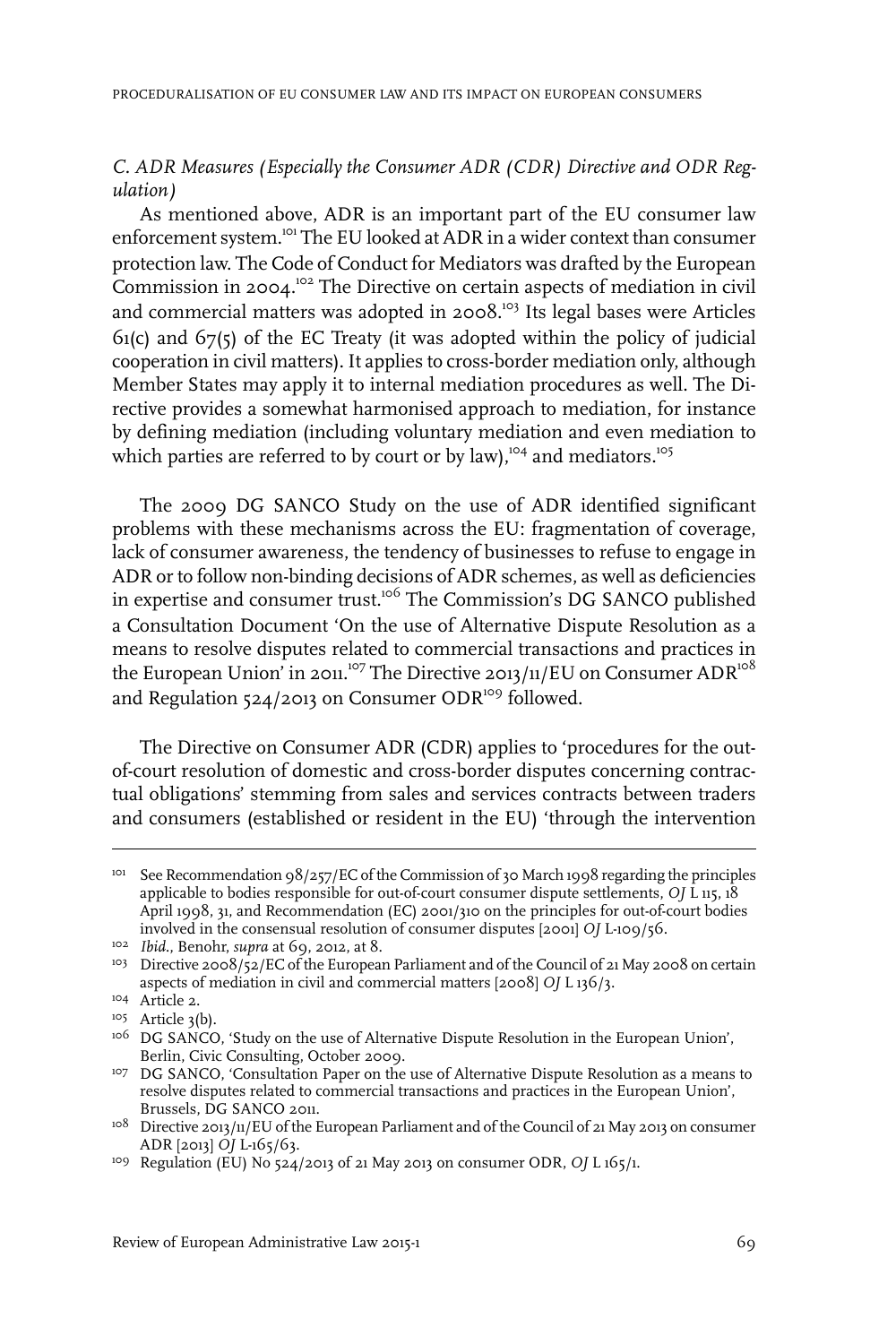of an ADR entity which proposes or imposes a solution or brings the parties together with the aim of facilitating an amicable solution'.<sup>110</sup> Recital 6 explains that ADR mechanisms ought to be available for all domestic and cross-border disputes covered by the Directive. The Directive introduces quality criteria for all ADR bodies so that consumers can rely on having access to high-quality, transparent, effective and fair mechanisms.<sup>111</sup> Member States are not required to establish new ADR mechanisms and may rely on those already in existence. However, a 'residual' ADR body must be in existence for all those types of disputes not covered by any other ADR mechanism available.<sup>112</sup>

The ODR Regulation sets up an online platform which consumers and traders can use as a single point of entry for dispute resolution. The platform will link consumers to the ADR bodies operating according to the principles established by the Consumer ADR Directive.

#### *D. Cross-border Networks for Alternative Dispute Resolution*

The EU launched a number of cross-border networks aimed at facilitating alternative dispute resolution for consumers. The Extra-Judicial Network (EEJ-Net) was established in 2001, and accompanied by the standardised claim form for consumers.<sup>113</sup> The ECC-Net replaced it in 2005, now consisting of European Consumer Centres in 30 countries (all EU Member States as well as Norway and Iceland). They provide free legal advice and assistance with consumer complaints, and are co-funded by the European Commission and national governments. Their popularity and effectiveness are steadily increasing. The 2013 Report<sup>114</sup> indicated that around 80,000 consumers directly contacted ECC, of which 30,000 made a complaint about a trader. The ECC bodies advise consumers on their options forresolving a dispute, help them resolve it directly with the trader, and assist them in making a complaint to a competent authority, an ADR body or a court.<sup>115</sup>

#### *E. Collective Redress*

Collective redress is an important element of the consumer law enforcement system. The EU interest in it was inspired by national developments in the Member States. During the 1980s, but especially the 1990s and beyond, almost

 $110$  Article 2(1).

 $111$  Article 2(3). Chapter II contains a detailed description of these requirements.

 $112$  Recital 24 and Article 5(3).

<sup>&</sup>lt;sup>113</sup> Council Resolution (EC) 2000/C on a Community-wide network of national bodies.

<sup>&</sup>lt;sup>114</sup> 'Help and advice on your purchases abroad. The European Consumer Centres Network 2013 Annual Report', http://ec.europa.eu/consumers/ecc/docs/report\_ecc-net\_2013\_en.pdf.

<sup>&</sup>lt;sup>115</sup> There are also more specialised networks, operating within certain areas of consumer law: for instance FIN-NET launched by the Commission in 2001.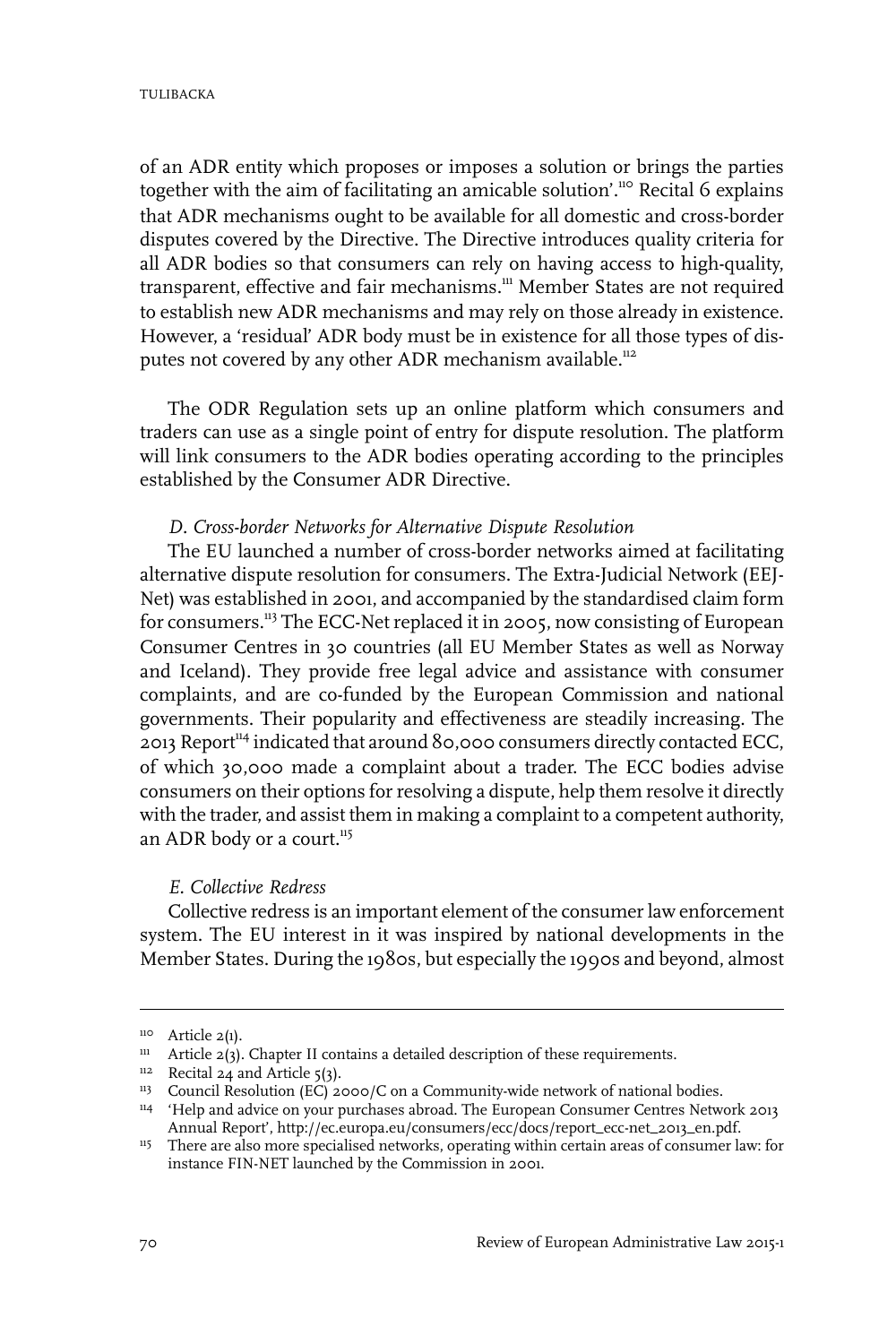all states (including those in Central and Eastern Europe) considered establishing a collective redress procedure.<sup>116</sup> Many succeeded, although the differences in national models are very significant, ranging from the settlement approval model in the Netherlands, $117$  and representative-style actions in Spain, $118$  to class actions in Sweden and Poland.<sup>119</sup>

The European Commission started seeking ways in which these models could be coordinated and made useful on a cross-border basis. On 27 November 2008 the Commission adopted the Green Paper on Consumer Collective Redress where a number of options were proposed.<sup>120</sup> More recent consultation papers,<sup>121</sup> and discussions in the European Parliament,<sup>122</sup> revealed the extent of political, legal, social and economic problems with a contemplated EU-level collective redress model. Following these discussions, in 2013 the Commission adopted a set of non-binding recommendations for collective redress mechanisms.<sup>123</sup> The recommendations include any rights conferred by EU law (consumer protection, competition, environment protection, protection of personal data, financial services regulation, investor protection and any other areas where collective actions may be relevant).<sup>124</sup> The Commission recommends all Member States to have collective redress mechanisms at the national level. Member States should ensure that the collective redress procedures are 'fair, equitable, timely and not prohibitively expensive<sup>'.125</sup>

While the recommendations reflect the current state of consensus among the Member States and the EU institutions, the views on the exact role, shape

See the Stanford Law School's Global Class Actions Exchange website for updates on national developments across Europe and the Globe: http://globalclassactions.stanford.edu/about. See 116 also D. Hensler, C. Hodges & M. Tulibacka (Eds), 'The Globalization of Class Actions', in: *The Annals of the American Academy of Political and Social Science* (2009).

<sup>&</sup>lt;sup>117</sup> See I. Tzankova & D.L. Scheurleer, 'The Netherlands', *supra* at 129, 149-160.

<sup>&</sup>lt;sup>118</sup> P. Gutierrez de Cabiedes, 'Spain', *supra* at 129, 170-178.

<sup>&</sup>lt;sup>119</sup> See for an analysis of the Swedish class actions http://globalclassactions.stanford.edu/content/ national-report-group-litigation-sweden, and for Poland: http://globalclassactions.stanford.edu/ content/whats-going-poland-update-class-actions-and-litigation-funding.

<sup>&</sup>lt;sup>120</sup> Commission of the European Communities, 'Green Paper on Consumer Collective Redress', 27 November 2008, COM (2008) 794 final.

<sup>&</sup>lt;sup>121</sup> Consultation Paper for Discussion on the Follow-up to the Green Paper on Consumer Collective Redress (2009): http://ec.europa.eu/consumers/archive/redress\_cons/docs/consultation\_ paper2009.pdf.

<sup>&</sup>lt;sup>122</sup> European Parliament Resolution 'Towards a Coherent European Approach to Collective Redress', 2 February 2012 (2011/2089), was preceded by the European Commission's Consultation on a coherent approach to collective redress (COM (2010) 135 final).

<sup>&</sup>lt;sup>123</sup> Commission Recommendation of 11 June 2013 on common principles for injunctive and compensatory collective redress mechanisms in the Member States concerning violations of rights granted under Union Law, *OJ* L 201/60.

<sup>&</sup>lt;sup>124</sup> Recital 7.

<sup>&</sup>lt;sup>125</sup> Recommendation I.2.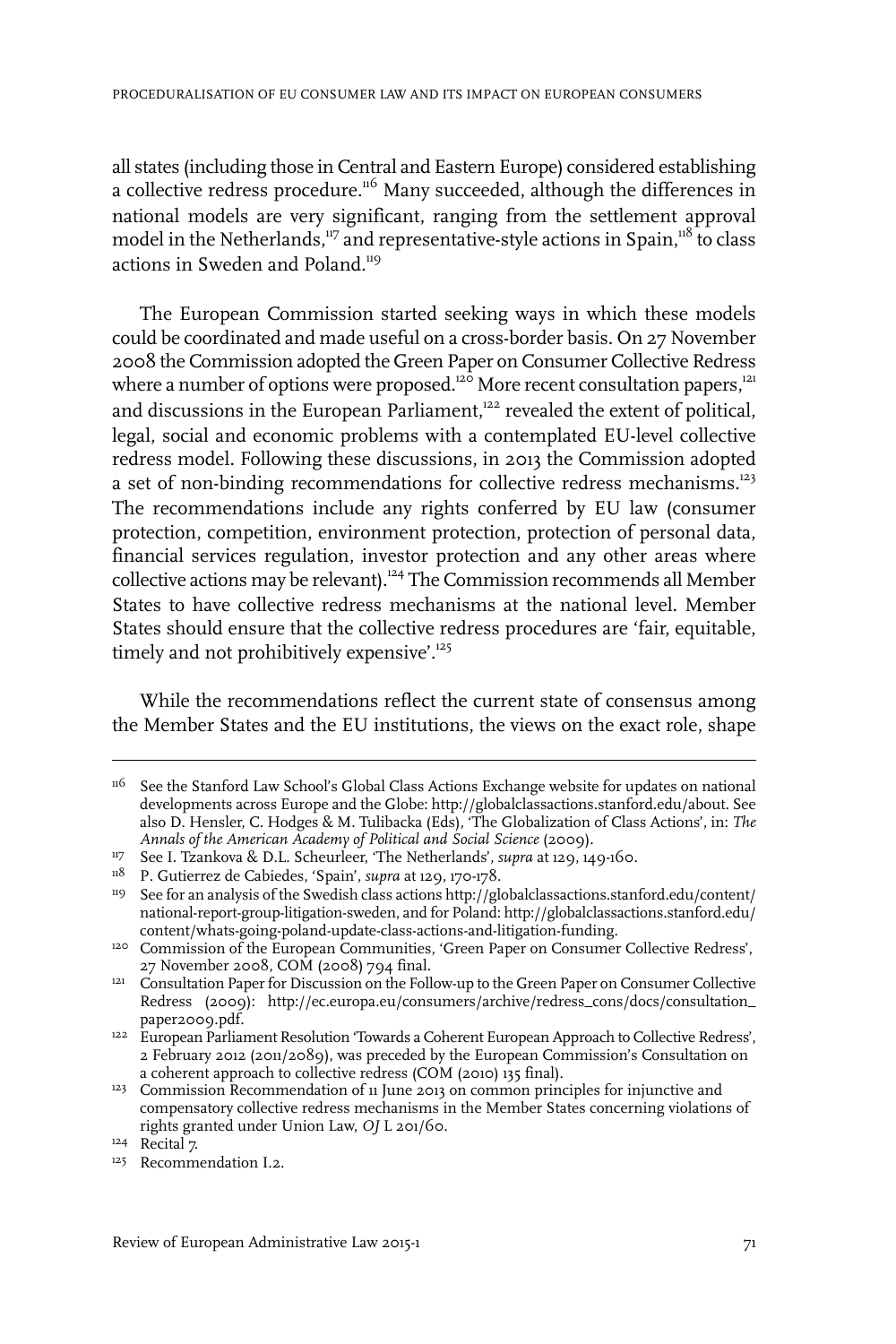and desired result of a collective redress procedure differ widely. The recommendations, as well as examples of effective models from various Member States, will contribute to developing coherent and even harmonised approaches, but this is rather a long-term perspective. For the moment, whether a European consumer may or may not rely on an accessible, efficient and effective collective redress mechanism still depends on national procedural arrangements applicable to his/her claim.

### 2.4 Conclusions: Impact of Sectoral Proceduralisation on Consumers

Proceduralisation of consumer law has led to harmonisation which is deeper and more advanced in scope than the outcomes of the policy of judicial cooperation in civil matters.<sup>126</sup> Legislation is not limited to crossborder proceedings, which means that consumers have much greater opportunities to come in contact with it. Further, it fosters greater uniformity of approach instead of merely introducing a procedure functioning in addition to the one applicable in purely domestic situations. The comprehensiveness of these measures is steadily increasing, as is their responsiveness to the specific needs of consumer law (identified above). European consumers are surrounded by a plethora of laws which, in addition to granting them substantive rights, also deal with remedies and even procedures. With the number of these measures constantly growing, the importance of information about their existence is also increasing. Hence the role of the ECC network and other networks of bodies established by the EU (such as FIN-NET) providing guidance and information to consumers.

Nevertheless, some of the mechanisms examined here are so new that it is impossible to assess their practical effect. Further, both the enforcement provisions in substantive consumerlaw instruments and, albeit less so, the independent procedural measures in the area of consumer protection continue to rely heavily on national enforcement networks: courts, administrative authorities, other supervisory authorities, as well as civil procedure rules. These differ considerably across the European Union.<sup>127</sup>

<sup>&</sup>lt;sup>126</sup> See Tulibacka, *supra* at 7, for some legitimacy concerns with regard to such sectoral proceduralisation.

<sup>&</sup>lt;sup>127</sup> See A. Uzelac, 'Harmonised Civil Procedure in a World of Structural Divergences? Lessons from the CEPEJ Evaluations', in: X.E. Kramer & C.H. van Rhee (Eds), *Civil Litigation in a Globalising World* (TMC Asser Press, Springer 2012), 175-205.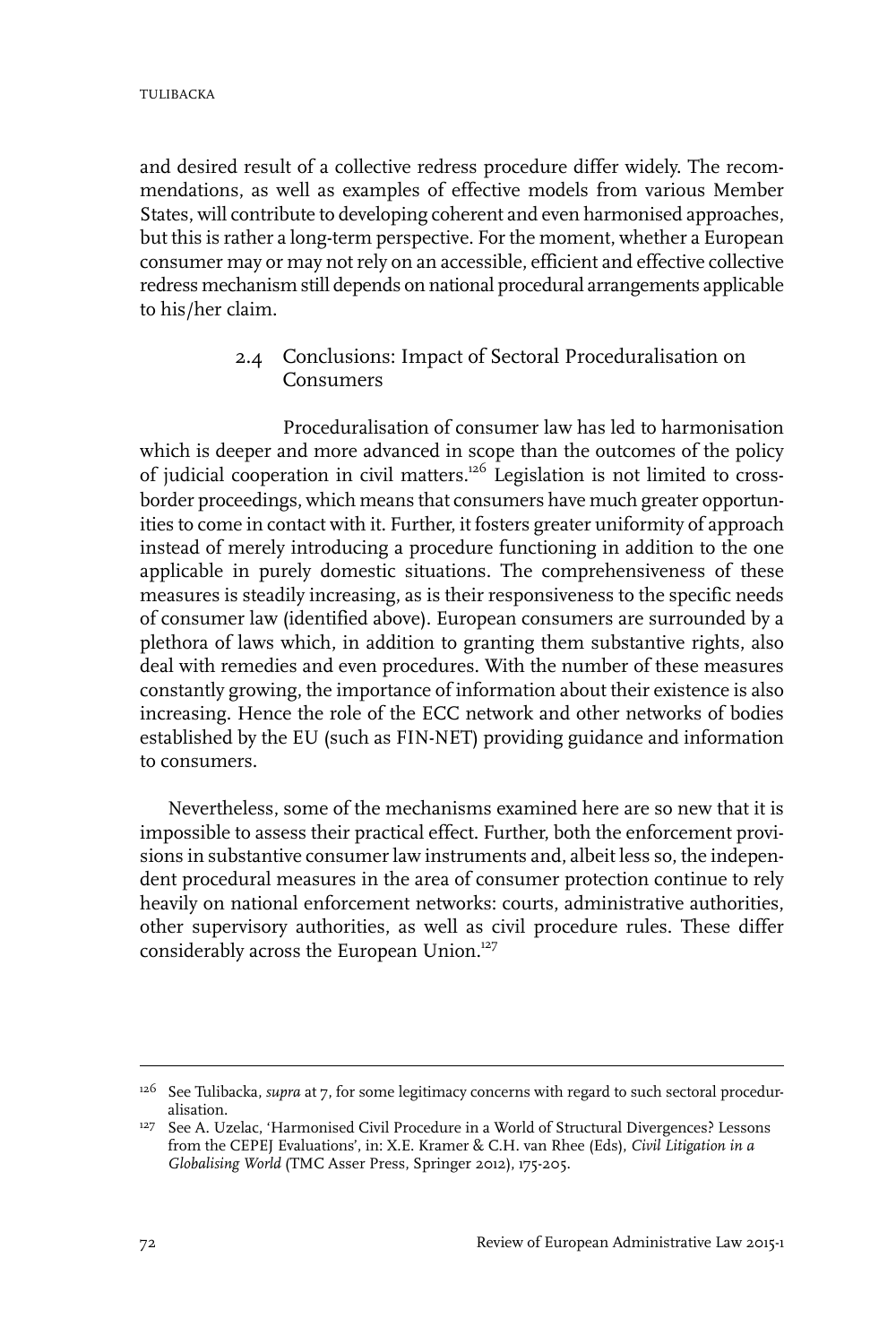# **Conclusions**

This paper presents a general picture of EU-derived procedural mechanisms which envelope EU consumers. Despite the generality, it places a greater emphasis on the type of proceduralisation taking place within EU consumer law – 'sectoral proceduralisation'. It is submitted that this proceduralisation has the potential to impact consumers more significantly than the generic procedural rules adopted within the policy of judicial cooperation in civil matters. Sectoral proceduralisation of consumer law is not limited to crossborder issues. Further, because it remains within the area of consumer protection law, it is particularly attuned to the needs of consumers and the particularities of an average consumer case. The nature of consumer law entails that proceduralisation must cover more than access to courts and the rules of civil procedure before courts: it reaches regulatory bodies, enforcement actions before public authorities, alternative dispute resolution mechanisms, and collective redress procedures.

It is shown that the catalogue of remedies added by the substantive consumer law measures, the procedural framework for these remedies introduced by provisions in substantive consumer laws, and also by distinct procedural measures, are growing in scope and size. The Injunctions Directive is successful in harmonising elements of national enforcement models by regulating standing for bodies and organisations bringing claims for the protection of the collective interests of consumers. The impact of the Consumer ADR and ODR instruments, when in force, is as yet unknown, although they are likely to contribute to placing ADR in the position of a key mechanism for resolving consumer disputes across the EU. Further, the various networks of consumer protection bodies or judicial and administrative authorities established by the EU are already contributing to greater awareness and assisting consumers across Europe with their cross-border concerns.

However, the paper also argues that proceduralisation of EU law, including EU consumer law, is in the early stages of development. Legislation is being amended and added to, and some concepts and mechanisms (for instance collective redress) remain in the planning phase. Further, legislative coverage is not always comprehensive and it continues to rely on national enforcement networks: administrative authorities and courts, with their own national procedural rules. The future of the proceduralisation of EU consumer law lies in the evolution of these networks towards a more harmonised and coherent model.<sup>128</sup> While it remains to be seen how the latest procedural measures will affect

For an elaboration of this idea see: Tulibacka, *supra* at 7. 128